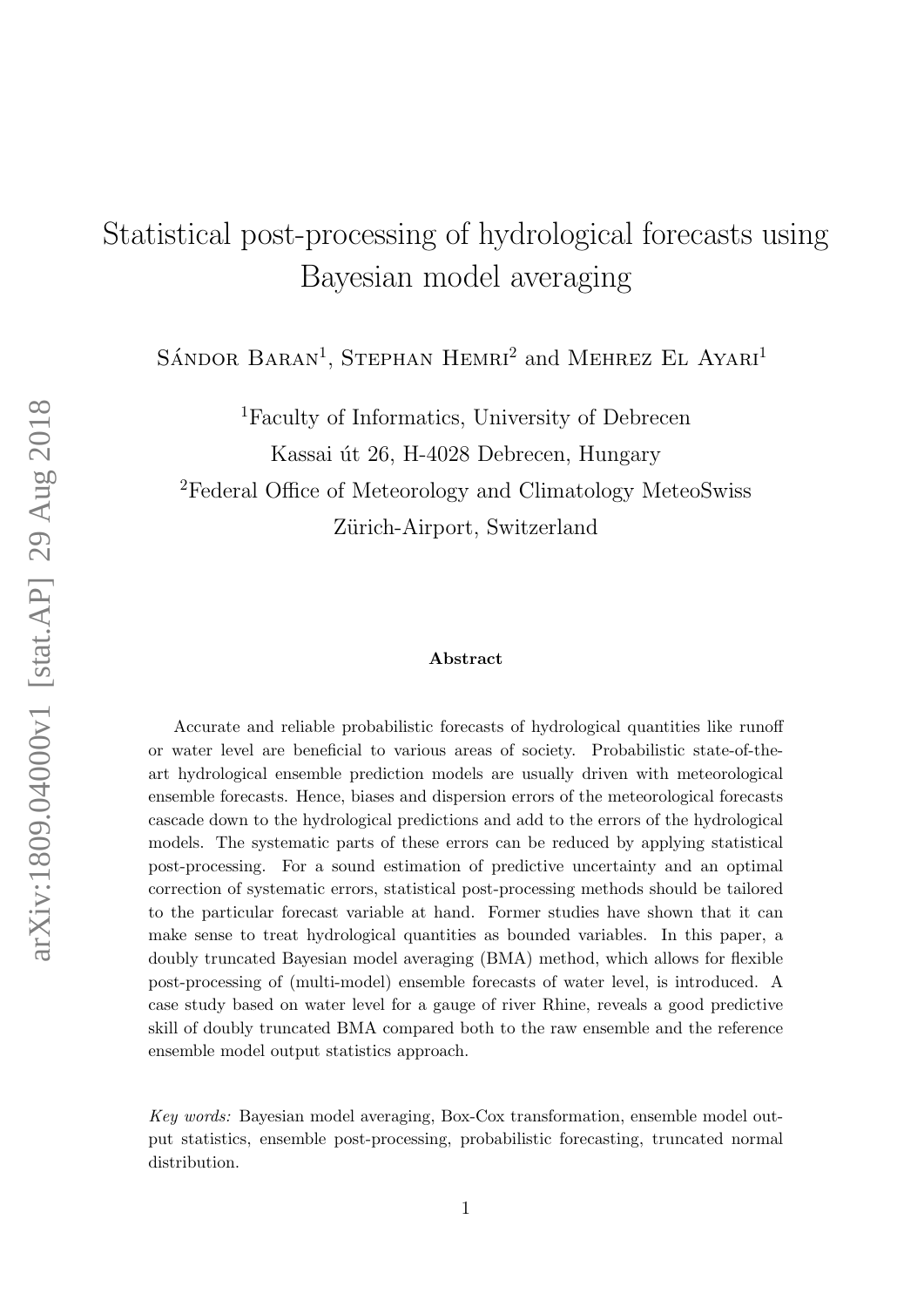# 1 Introduction

Hydrological forecasts are important for a heterogeneous group of users such as, for instance, the operators of hydrological power plants, flood prevention authorities, or shipping companies. For rational decision making based on cost-benefit analyses an estimate of the predictive uncertainty [\(Krzysztofowicz, 1999;](#page-17-0) [Todini, 2008\)](#page-18-0) needs to be provided with any forecast. The state-of-the-art approach of using an ensemble of hydrological model runs driven by numerical weather prediction (NWP) models [\(Cloke and Pappenberger, 2009\)](#page-15-0) gives a first estimate of the meteorological input uncertainty. However, as NWP ensembles are usually biased and underdispersed [\(Buizza](#page-15-1) et al., [2005;](#page-15-1) Park [et al.](#page-17-1), [2008;](#page-17-1) [Bougeault](#page-15-2) et al., [2010\)](#page-15-2) and other sources of uncertainty like hydrological model formulation, boundary and initial condition uncertainty as well as measurement uncertainties are typically neglected, statistical post-processing is important in order to reduce systematic errors and to obtain an appropriate estimate of the predictive uncertainty [\(Buizza, 2018\)](#page-15-3).

In the last decade various methods of statistical calibration of ensemble forecasts for different weather variables have been developed (see e.g. [Schmeits and Kok, 2010;](#page-18-1) [Ruiz and](#page-17-2) [Saulo, 2012;](#page-17-2) [Williams](#page-18-2) et al., [2014\)](#page-18-2) and some of them such as ensemble model output statistics (EMOS; [Gneiting](#page-16-0) et al., [2005\)](#page-16-0) or Bayesian model averaging (BMA; [Raftery](#page-17-3) et al., [2005\)](#page-17-3) provide full predictive distributions. The EMOS predictive distribution is given by a single parametric probability law with parameters depending on the ensemble, whereas the BMA predictive probability density function (PDF) is a weighted mixture of PDFs corresponding to the individual ensemble members. EMOS and BMA models for various weather quantities differ in the applied parametric distribution family and once the predictive distribution is given, its functionals (e.g. median or mean) can be considered as classical point forecasts.

Besides the successful application e.g. to ensemble forecasts for temperature [\(Gneiting](#page-16-0) [et al.](#page-16-0), [2005\)](#page-16-0), wind speed [\(Thorarinsdottir and Gneiting, 2010;](#page-18-3) [Lerch and Thorarinsdottir,](#page-17-4) [2013;](#page-17-4) [Baran and Lerch, 2015\)](#page-15-4) or precipitation [\(Scheuerer, 2014;](#page-17-5) [Scheuerer and Hamill, 2015;](#page-18-4) [Baran and Nemoda, 2016\)](#page-15-5), EMOS based statistical post-processing turned out to improve the predictive performance of hydrological ensemble forecasts for different gauges along river Rhine [\(Hemri](#page-16-1) et al., [2015;](#page-16-1) [Hemri and Klein, 2017\)](#page-16-2). As EMOS is a quite parsimonious post-processing method that basically links a parametric forecast distribution to ensemble statistics like the ensemble mean and the ensemble variance, its performance is limited by i) how well the true process can be represented by a parametric distribution family and ii) to what extent the complete information from the ensemble can be summarized in a limited set of ensemble statistics. For instance, a typical EMOS approach based on a Gaussian or a Gamma distribution family is not able to model bimodal forecast distributions. However, BMA, which has also been applied to hydrological ensemble forecasts (see e.g. [Duan](#page-16-3) *et al.*, [2007;](#page-16-3) [Hemri](#page-16-4) *et al.*, [2013\)](#page-16-4), is much more flexible in that it converts a (multi-) model raw ensemble to a mixture distribution. Accordingly, we hypothesize that BMA may be able to outperform EMOS. However, the settings at river Rhine ask for double truncation in order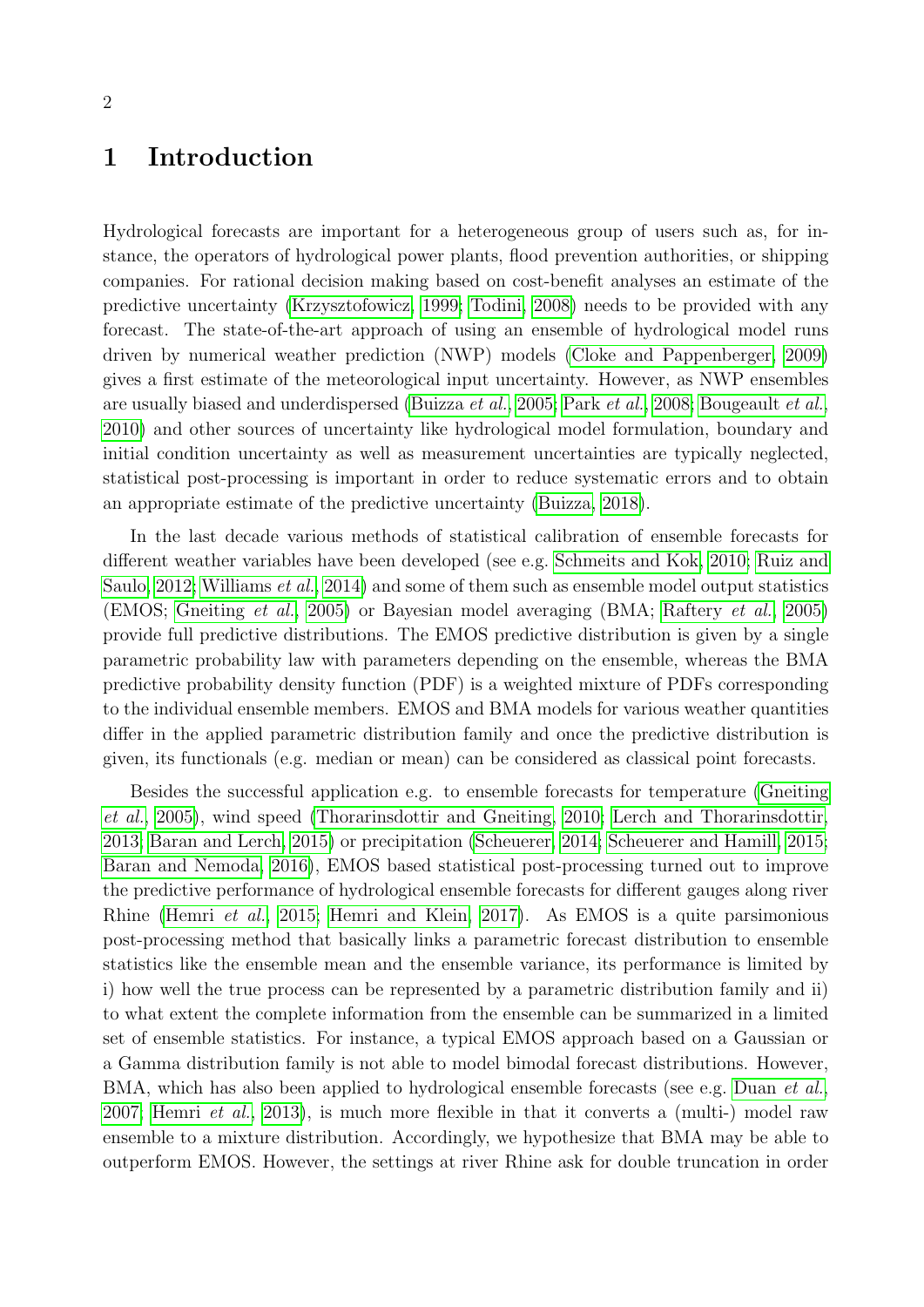to avoid physically unrealistic forecasts [\(Hemri and Klein, 2017\)](#page-16-2). To our best knowledge, up to now, there is no study that has applied a doubly truncated normal BMA approach. In this study, the work by [Baran](#page-15-6) [\(2014\)](#page-15-6), which introduces a one-sided truncated normal BMA method, is extended to a two-sided truncated normal BMA approach. Its performance and its suitability for hydrological ensemble forecasts is assessed at the example of multi-model ensemble forecasts of water level at gauge Kaub at river Rhine.

Doubly truncated BMA is introduced in Section [2](#page-2-0) on calibration methods and forecast evaluation, followed by a brief description of the data in Section [3.](#page-8-0) The results are presented in Section [4](#page-9-0) and conclusions are drawn in Section [5.](#page-12-0)

# <span id="page-2-0"></span>2 Calibration methods and forecast evaluation

#### 2.1 Bayesian model averaging

As mentioned in the Introduction, the BMA predictive distribution of a future weather quantity is a weighted mixture of probability laws corresponding to the individual ensemble members. In general, if  $f_1, f_2, \ldots, f_K$  denote the ensemble forecast of a given weather or hydrological quantity  $X$  for a given location, time and lead time, the BMA predictive PDF [\(Raftery](#page-17-3) *et al.*, [2005\)](#page-17-3) of  $X$  equals

<span id="page-2-1"></span>
$$
p(x | f_1, \dots, f_K; \theta_1, \dots, \theta_K) := \sum_{k=1}^K \omega_k g(x | f_k, \theta_k),
$$
\n(2.1)

where  $g(x|f_k, \theta_k)$  is the component PDF from a parametric family corresponding to the kth ensemble member  $f_k$  with parameter (vector)  $\theta_k$  to be estimated and  $\omega_k$  is the corresponding weight determined by the relative performance of this particular member during the training period. Note that the weights should form a probability distribution, that is  $\omega_k \geq 0$ ,  $k = 1, 2, \dots, K$  and  $\sum_{k=1}^K \omega_k = 1$ .

Recently most operational ensemble predictions systems (EPSs) incorporate ensembles where at least some members can be considered as statistically indistinguishable and in this way exchangeable, as these forecasts are generated using perturbed initial conditions. This is the case with the 52 member operational ECMWF ensemble [\(Molteni](#page-17-6) et al., [1996;](#page-17-6) [Leutbecher](#page-17-7) [and Palmer, 2008\)](#page-17-7) or one can mention multi-model EPSs such as the GLAMEPS ensemble [\(Iversen](#page-16-5) et al., [2011\)](#page-16-5) or the THORPEX Interactive Grand Global Ensemble [\(Swinbank et al.,](#page-18-5) [2016\)](#page-18-5). Obviously, using exchangeable ensemble weather forecasts as inputs of a hydrological model results in hydrological ensemble forecasts with exchangeable members, which is the case with the water level data at hand described in Section [3.](#page-8-0) To account for the existence of exchangeable ensemble groups [Fraley](#page-16-6) *et al.* [\(2010\)](#page-16-6) suggest to use the same weights and parameters within a given group. Thus, if we have  $M$  ensemble members divided into K exchangeable groups, where the kth group contains  $M_k \geq 1$  ensemble members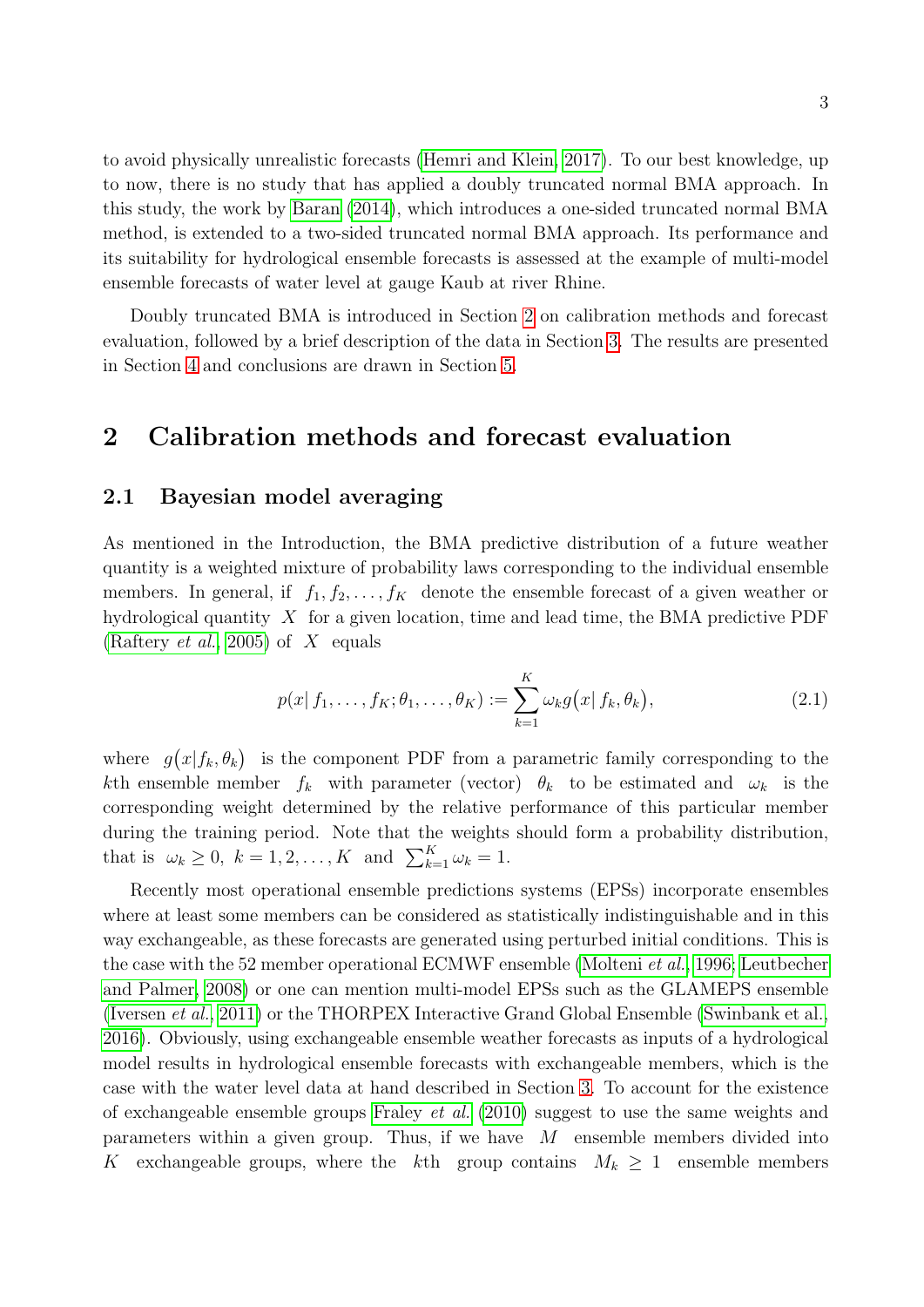$\left(\sum_{k=1}^K M_k = M\right)$  and  $f_{k,\ell}$  denotes the  $\ell$ th member of the kth group, model [\(2.1\)](#page-2-1) is replaced by

<span id="page-3-0"></span>
$$
p(x|f_{1,1},\ldots,f_{1,M_1},\ldots,f_{K,1},\ldots,f_{K,M_K};\theta_1,\ldots,\theta_K) := \sum_{k=1}^K \sum_{\ell=1}^{M_k} \omega_k g(x|f_{k,\ell},\theta_k).
$$
 (2.2)

For the sake of simplicity in the remaining part of this section we provide results and formulae only for model  $(2.1)$  as their extension to model  $(2.2)$  is rather straightforward. Further, as in the case study of Section [4](#page-9-0) the different lead times are treated separately, reference to the lead time is also omitted.

#### <span id="page-3-3"></span>2.2 Truncated normal BMA model

For weather variables such as temperature or pressure, BMA models with Gaussian compo-nents provide a reasonable fit [\(Raftery](#page-17-3) *et al.*, [2005;](#page-17-3) [Fraley](#page-16-6) *et al.*, [2010\)](#page-16-6), whereas wind speed calls for non-negative and skewed distributions such as gamma [\(Sloughter](#page-18-6) et al., [2010\)](#page-18-6) or truncated normal with truncation from below at zero [\(Baran, 2014\)](#page-15-6). However, water levels are typically non-Gaussian (see e.g. [Duan](#page-16-3) et al., [2007\)](#page-16-3), moreover, they are bounded both from below and from above, which should also be taken into account during model formulation. A general procedure is to normalize the forecasts and observations using Box-Cox transformation

$$
h_{\lambda}(x) := \begin{cases} (x^{\lambda} - 1)/\lambda, & \lambda \neq 0, \\ \log(x), & \lambda = 0 \end{cases}
$$
 (2.3)

with some coefficient  $\lambda$ , perform post-processing, and then transform the results back using the inverse Box-Cox transformation [\(Duan](#page-16-3) et al., [2007;](#page-16-3) [Hemri](#page-16-7) et al., [2014,](#page-16-7) [2015\)](#page-16-1). Following the ideas of [Hemri and Klein](#page-16-2) [\(2017\)](#page-16-2), for modelling Box-Cox transformed water levels we use a doubly truncated normal distribution  $\mathcal{N}_a^b(\mu, \sigma^2)$ , with PDF

<span id="page-3-2"></span><span id="page-3-1"></span>
$$
g_{a,b}(x;\mu,\sigma) := \frac{\frac{1}{\sigma}\varphi\left(\frac{x-\mu}{\sigma}\right)}{\Phi\left(\frac{b-\mu}{\sigma}\right) - \Phi\left(\frac{a-\mu}{\sigma}\right)}, \quad x \in [a,b],\tag{2.4}
$$

and  $g_{a,b}(x;\mu,\sigma) := 0$ , otherwise, where a and b are the lower and upper bounds and  $\varphi$  and  $\Phi$  denote the PDF and the cumulative distribution function (CDF) of the standard normal distribution, respectively. Note that the mean and variance of  $\mathcal{N}_a^b(\mu, \sigma^2)$  are

$$
\kappa = \mu + \sigma \frac{\varphi\left(\frac{a-\mu}{\sigma}\right) - \varphi\left(\frac{b-\mu}{\sigma}\right)}{\Phi\left(\frac{b-\mu}{\sigma}\right) - \Phi\left(\frac{a-\mu}{\sigma}\right)} \quad \text{and} \quad (2.5)
$$
\n
$$
\varrho^2 = \sigma^2 \left(1 + \frac{\frac{a-\mu}{\sigma}\varphi\left(\frac{a-\mu}{\sigma}\right) - \frac{b-\mu}{\sigma}\varphi\left(\frac{b-\mu}{\sigma}\right)}{\Phi\left(\frac{b-\mu}{\sigma}\right) - \Phi\left(\frac{a-\mu}{\sigma}\right)} - \left(\frac{\varphi\left(\frac{a-\mu}{\sigma}\right) - \varphi\left(\frac{b-\mu}{\sigma}\right)}{\Phi\left(\frac{b-\mu}{\sigma}\right) - \Phi\left(\frac{a-\mu}{\sigma}\right)}\right)^2\right),
$$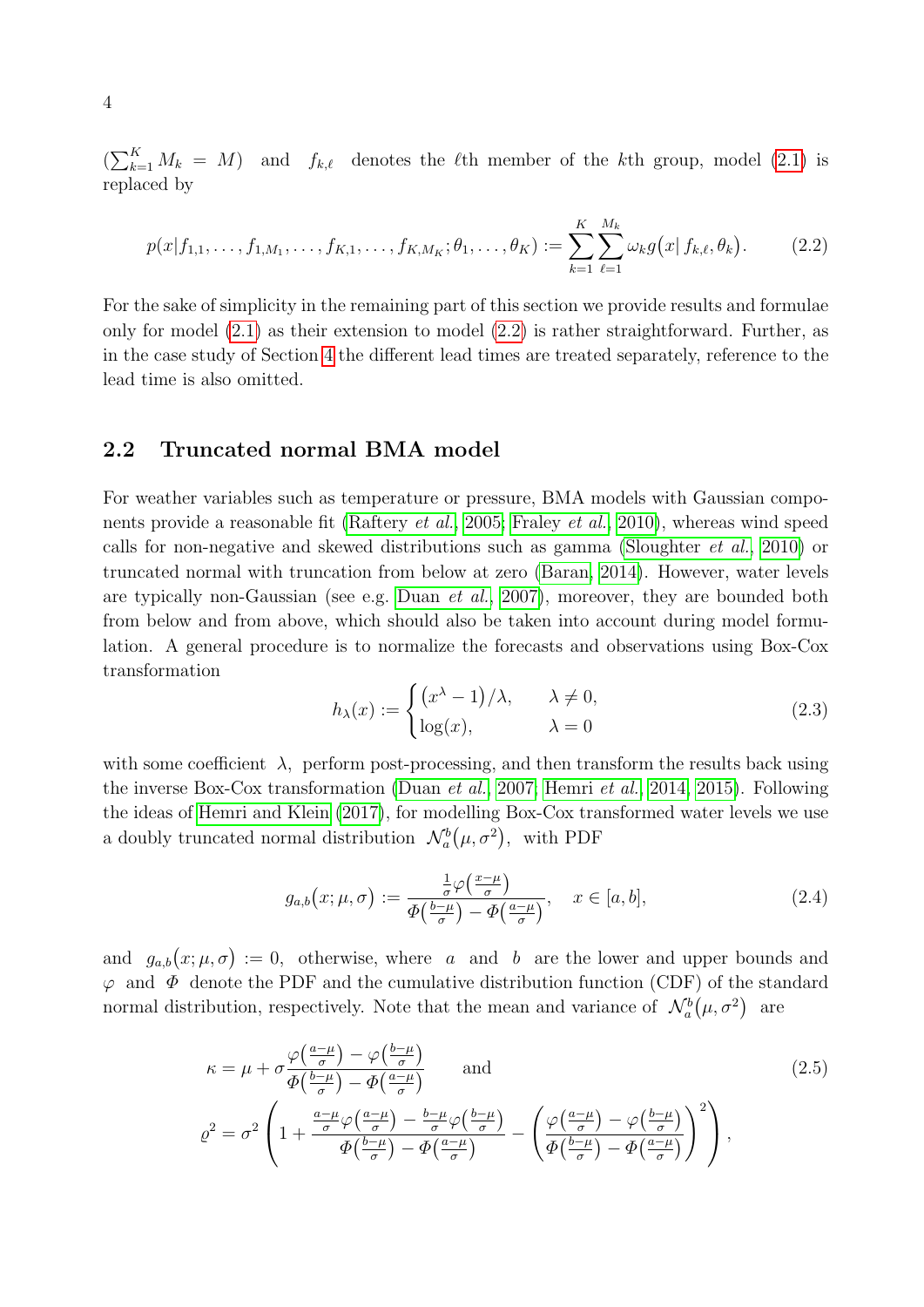respectively. The proposed BMA predictive PDF is

<span id="page-4-0"></span>
$$
p(x | f_1, \ldots, f_K; \alpha_1, \ldots, \alpha_K; \beta_1, \ldots, \beta_K; \sigma) = \sum_{k=1}^K \omega_k g_{a,b}(x | \alpha_k + \beta_k f_k, \sigma), \qquad (2.6)
$$

where we assume that the location parameter of the k<sup>th</sup> mixture component is an affine function of the corresponding ensemble member  $f_k$  and scale parameters are assumed to be equal for all component PDFs. The latter assumption is for the sake of simplicity and is common in BMA modelling (see e.g. [Raftery](#page-17-3) *et al.*, [2005\)](#page-17-3), whereas the form of the location parameter is in line with the truncated normal BMA model of [Baran](#page-15-6) [\(2014\)](#page-15-6). Further, note that the EMOS model of [Hemri and Klein](#page-16-2) [\(2017\)](#page-16-2) also links location and scale of the truncated normal distribution to the ensemble members and not to the corresponding mean and variance.

#### 2.3 Parameter estimation

Location parameters  $\alpha_k$ ,  $\beta_k$ , weights  $\omega_k$ ,  $k = 1, 2, ..., M$ , and scale parameter  $\sigma$ can be estimated from training data, which consists of ensemble members and validating observations from the preceding  $n$  days. In the BMA approach, estimates of location parameters are typically obtained by regressing the validating observations on the ensemble members, whereas weights and scale parameter(s) are obtained via maximum likelihood (ML) estimation (see e.g. [Raftery](#page-17-3) et al., [2005;](#page-17-3) [Sloughter](#page-18-7) et al., [2007,](#page-18-7) [2010\)](#page-18-6), where the likelihood function of the training data is maximized using the EM algorithm for mixture distributions [\(Dempster](#page-15-7) et al., [1977;](#page-15-7) [McLachlan and Krishnan, 1997\)](#page-17-8). However, the regression approach assumes the location parameters to be simple functions of the mean, which is obviously not the case for the truncated normal distribution. Hence, we propose a pure ML method, which ideas have already been considered e.g. by [Sloughter](#page-18-6) et al. [\(2010\)](#page-18-6) or [Baran](#page-15-6) [\(2014\)](#page-15-6).

In what follows, for a given location  $s \in \mathcal{S}$  and time  $t \in \mathcal{T}$  let  $f_{k,s,t}$  denote the kth ensemble member, and denote by  $x_{s,t}$  the corresponding validating observation. By assuming the conditional independence of forecast errors with respect to the ensemble members in space and time, the log-likelihood function for model [\(2.6\)](#page-4-0) corresponding to all forecast cases  $(s, t)$  in the training set equals

<span id="page-4-1"></span>
$$
\ell(\omega_1,\ldots,\omega_K,\alpha_1,\ldots,\alpha_K,\beta_1,\ldots,\beta_K,\sigma) = \sum_{s,t} \log \left[ \sum_{k=1}^K \omega_k g_{a,b}\left(x_{s,t}|\alpha_k + \beta_k f_{k,s,t},\sigma\right) \right].
$$
 (2.7)

To obtain the ML estimates we apply EM algorithm for truncated Gaussian mixtures proposed by [Lee and Scott](#page-17-9) [\(2012\)](#page-17-9) with a mean correction. In line with the classical EM algorithm for mixtures [\(McLachlan and Krishnan, 1997\)](#page-17-8), first we introduce latent binary indicator variables  $z_{k,s,t}$  identifying the mixture component where the observation  $x_{s,t}$  comes from. Using these indicator variables one can provide the complete data log-likelihood cor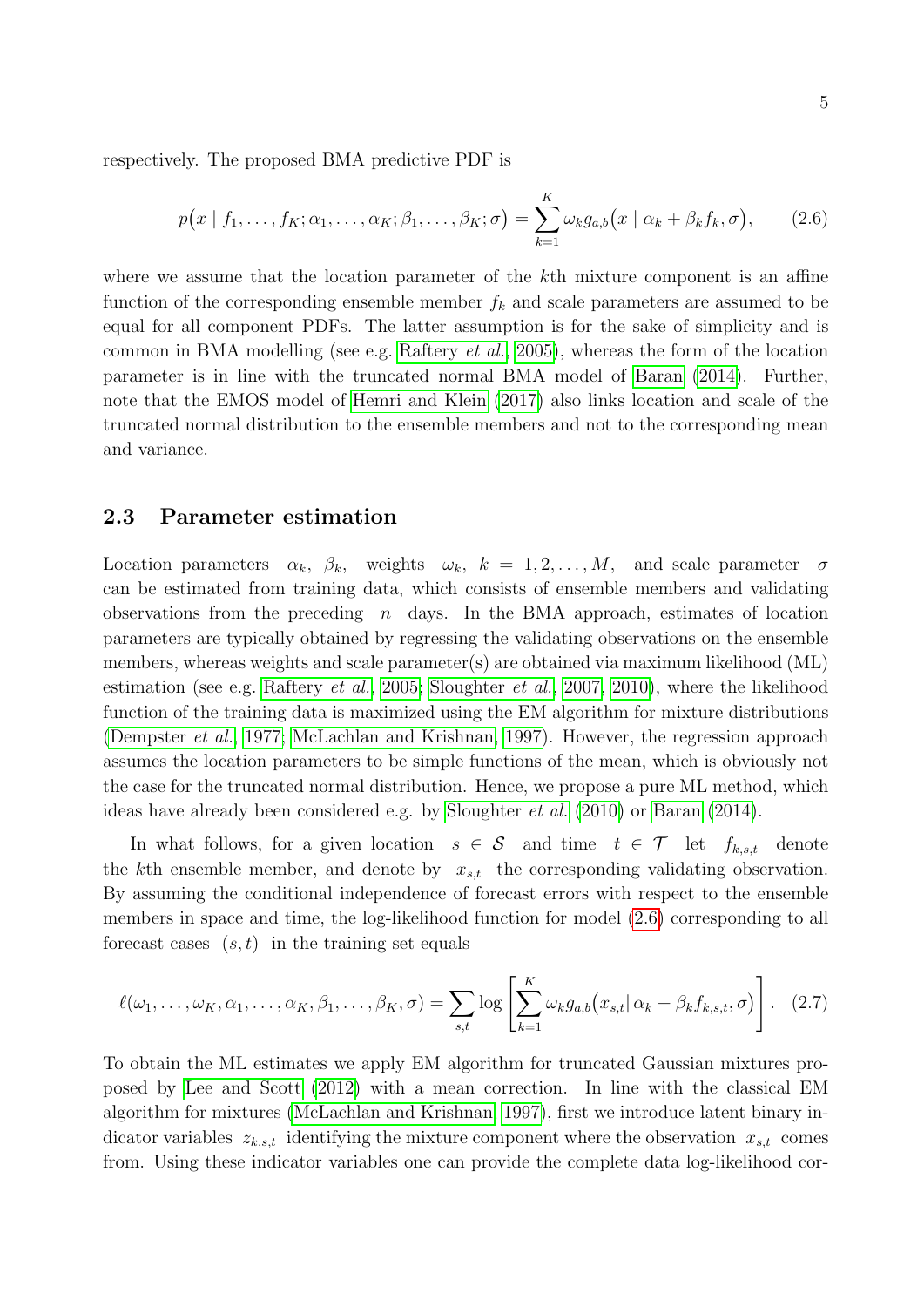responding to [\(2.7\)](#page-4-1) in the form

$$
\ell_C(\omega_1, \ldots, \omega_K, \alpha_1, \ldots, \alpha_K, \beta_1, \ldots, \beta_K, \sigma)
$$
\n
$$
= \sum_{s,t} \sum_{k=1}^K z_{k,s,t} \left[ \log \left( \omega_k \right) + \log \left( g_{a,b}(x_{s,t} | \mu_{k,s,t}, \sigma) \right) \right],
$$
\n(2.8)

with  $\mu_{k,s,t} := \alpha_k + \beta_k f_{k,s,t}$ . After specifying the initial values of the parameters the EM algorithm alternates between an expectation (E) and a maximization (M) step until convergence. As first guesses  $a_k^{(0)}$  $\binom{0}{k}$  and  $b_k^{(0)}$  $k_k^{(0)}$ ,  $k = 1, 2, \ldots, K$ , for the location parameters one can use the coefficients of the linear regression of  $x_{s,t}$  on  $f_{k,s,t}$ , so  $\mu_{k,s,t}^{(0)} = \alpha_k^{(0)} + \beta_k^{(0)}$  $f_k^{(0)}$ f<sub>k,s,t</sub>, initial scale  $\sigma^{(0)}$  can be the standard deviation of the observations in the training data set, whereas the initial weights might be chosen uniformly, that is  $\omega_k^{(0)} = 1/K$ ,  $k = 1, 2, ..., K$ . Then in the E step the latent variables are estimated using the conditional expectation of the complete log-likelihood on the observed data, while in the M step the parameter estimates are updated by maximizing  $\ell_C$  given the actual values of the latent variables.

For the doubly truncated normal model specified by  $(2.4)$  and  $(2.6)$  the E step of the  $(j + 1)$ st iteration is

$$
z_{k,s,t}^{(j+1)} := \frac{\omega_k^{(j)} g_{a,b}(x_{s,t} | \mu_{k,s,t}^{(j)}, \sigma^{(j)})}{\sum_{i=1}^K \omega_i^{(j)} g_{a,b}(x_{s,t} | \mu_{i,s,t}^{(j)}, \sigma^{(j)})}.
$$
(2.9)

Once the estimates of the indicator variables (which are not necessary 0 or 1 any more) are given, the first part of the M step updating the weights is obviously

<span id="page-5-0"></span>
$$
\omega_k^{(j+1)} := \frac{1}{N} \sum_{s,t} z_{k,s,t}^{(j+1)},\tag{2.10}
$$

where  $N$  is the total number of forecast cases in the training set.

Further, non-linear equations  $\frac{\partial \ell_C}{\partial \alpha_k} = 0$  and  $\frac{\partial \ell_C}{\partial \beta_k} = 0$ ,  $k = 1, 2, ..., K$ , lead us to update formulae

$$
\alpha_k^{(j+1)} := \left[ \sum_{s,t} z_{k,s,t}^{(j+1)} \right]^{-1} \sum_{s,t} z_{k,s,t}^{(j+1)} \left\{ (x_{k,s,t} - \beta_{k,s,t}^{(j)} f_{k,s,t}) + \sigma^{(j)} \frac{\varphi\left(\frac{b - \mu_{k,s,t}^{(j)}}{\sigma^{(j)}}\right) - \varphi\left(\frac{a - \mu_{k,s,t}^{(j)}}{\sigma^{(j)}}\right)}{\Phi\left(\frac{b - \mu_{k,s,t}^{(j)}}{\sigma^{(j)}}\right) - \Phi\left(\frac{a - \mu_{k,s,t}^{(j)}}{\sigma^{(j)}}\right)} \right\},\tag{2.11}
$$

$$
\beta_k^{(j+1)} := \left[ \sum_{s,t} z_{k,s,t}^{(j+1)} f_{k,s,t}^2 \right]^{-1} \sum_{s,t} z_{k,s,t}^{(j+1)} f_{k,s,t} \left\{ (x_{k,s,t} - \alpha_{k,s,t}^{(j)}) + \sigma^{(j)} \frac{\varphi\left(\frac{b - \mu_{k,s,t}^{(j)}}{\sigma^{(j)}}\right) - \varphi\left(\frac{a - \mu_{k,s,t}^{(j)}}{\sigma^{(j)}}\right)}{\Phi\left(\frac{b - \mu_{k,s,t}^{(j)}}{\sigma^{(j)}}\right) - \Phi\left(\frac{a - \mu_{k,s,t}^{(j)}}{\sigma^{(j)}}\right)} \right\},
$$

respectively. However, using then simply  $\mu_{k,s,t}^{(j+1)} := \alpha_k^{(j+1)} + \beta_k^{(j+1)}$  $f_k^{(j+1)} f_{k,s,t}$  as the update of the location parameter in our case study results in an unstable parameter estimation process, so similar to [Baran](#page-15-6) [\(2014\)](#page-15-6) we introduce a mean correction of form

<span id="page-5-1"></span>
$$
\mu_{k,s,t}^{(j+1)} := \mu_{k,s,t}^{(0)} - \sigma^{(j)} \frac{\varphi\left(\frac{a - \alpha^{(j+1)} - \beta^{(j+1)}f_{k,s,t}}{\sigma^{(j)}}\right) - \varphi\left(\frac{b - \alpha^{(j+1)} - \beta^{(j+1)}f_{k,s,t}}{\sigma^{(j)}}\right)}{\Phi\left(\frac{b - \alpha^{(j+1)} - \beta^{(j+1)}f_{k,s,t}}{\sigma^{(j)}}\right) - \Phi\left(\frac{a - \alpha^{(j+1)} - \beta^{(j+1)}f_{k,s,t}}{\sigma^{(j)}}\right)},
$$
(2.12)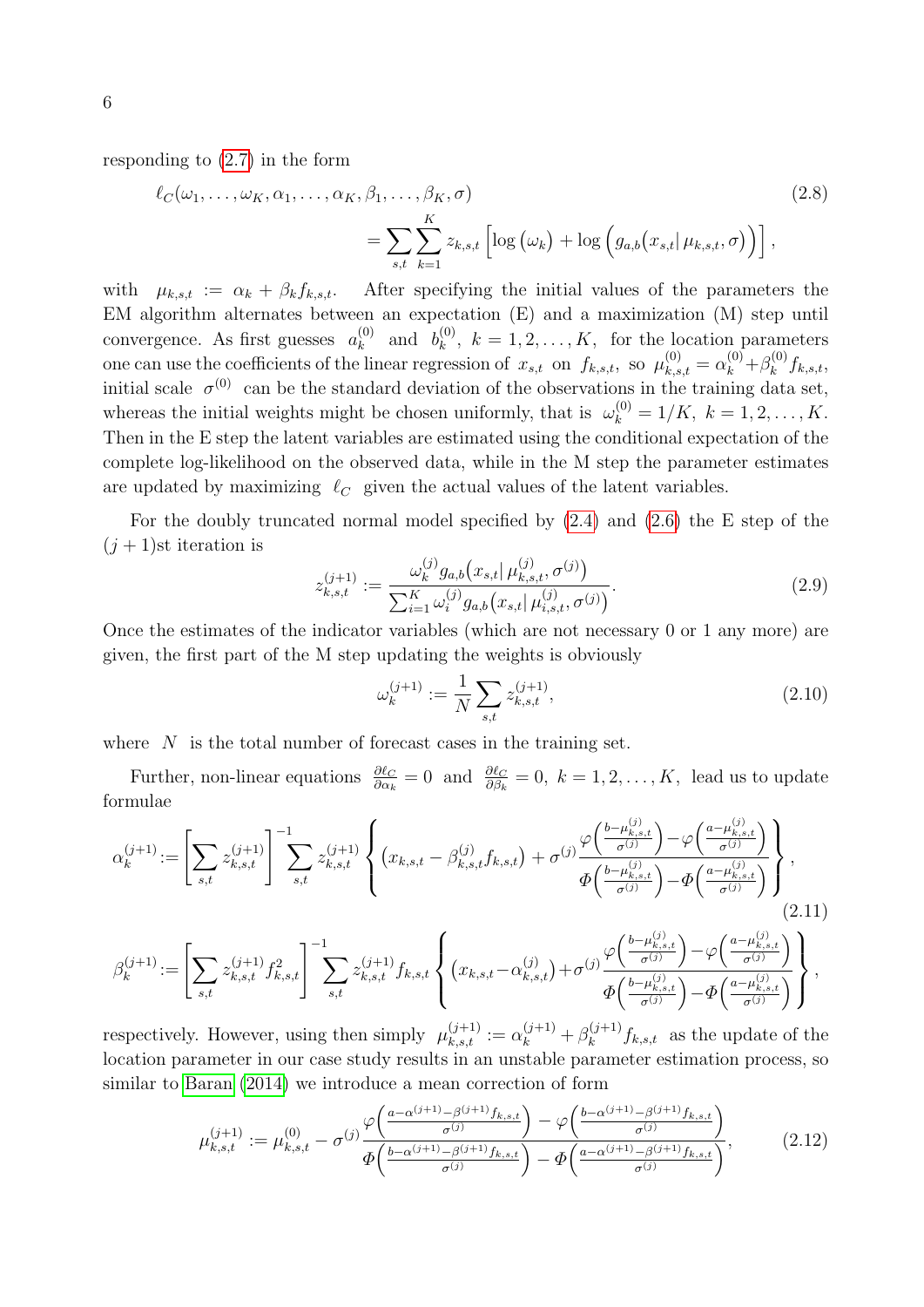which reflects to the difference between the location and mean of a truncated normal distri-butions, see [\(2.5\)](#page-3-2). Finally, from  $\frac{\partial \ell_C}{\partial \sigma} = 0$  we obtain the last update formula

$$
\sigma^{2(j+1)} := \frac{1}{N} \sum_{s,t} \sum_{k=1}^{K} z_{k,s,t}^{(j+1)} \left\{ (x_{s,t} - \mu_{k,s,t}^{(j+1)})^2 + \sigma^{(j)} \frac{\left(b - \mu_{k,s,t}^{(j+1)}\right) \varphi\left(\frac{b - \mu_{k,s,t}^{(j+1)}}{\sigma^{(j)}}\right) - \left(a - \mu_{k,s,t}^{(j+1)}\right) \varphi\left(\frac{a - \mu_{k,s,t}^{(j+1)}}{\sigma^{(j)}}\right)}{\Phi\left(\frac{b - \mu_{k,s,t}^{(j+1)}}{\sigma^{(j)}}\right) - \Phi\left(\frac{a - \mu_{k,s,t}^{(j+1)}}{\sigma^{(j)}}\right)} \right\}.
$$
\n(2.13)

Note that without truncation  $(-a = b = \infty)$  the terms of [\(2.11\)](#page-5-0) and [\(2.13\)](#page-6-0) depending on  $\sigma^{(j)}$  disappear, so location (mean) and scale (standard deviation) are updated separately, no mean correction is required, and we get back the classical EM algorithm for normal mixtures.

As a more simple alternative approach one can omit the update step [\(2.11\)](#page-5-0) for  $\alpha_k$  and  $\beta_k$ , modify the mean correction step [\(2.12\)](#page-5-1) to

<span id="page-6-0"></span>
$$
\mu_{k,s,t}^{(j+1)} := \mu_{k,s,t}^{(0)} - \sigma^{(j)} \frac{\varphi\left(\frac{a - \mu_{k,s,t}^{(j)}}{\sigma^{(j)}}\right) - \varphi\left(\frac{b - \mu_{k,s,t}^{(j)}}{\sigma^{(j)}}\right)}{\Phi\left(\frac{b - \mu_{k,s,t}^{(j)}}{\sigma^{(j)}}\right) - \Phi\left(\frac{a - \mu_{k,s,t}^{(j)}}{\sigma^{(j)}}\right)},\tag{2.14}
$$

and after the EM algorithm stops, estimate location parameters  $\alpha_k$  and  $\beta_k$  from a linear regression of the final value of  $\mu_{k,s,t}$  on  $f_{k,s,t}$ .

Finally, one can also try the classical naive approach, where location parameters  $\alpha_k$  and  $\beta_k$  are not updated at all, that is  $\mu_{k,s,t}^{(j+1)} \equiv \alpha_k^{(0)} + \beta_k^{(0)}$  $f_k^{(0)}$ f<sub>k,s,t</sub>.

In the case study of Section [4](#page-9-0) the latter two approaches do not show significantly different forecast skills in terms of the verification scores defined in Section [2.4,](#page-6-1) so only the results for the naive and pure ML approaches are reported.

#### <span id="page-6-1"></span>2.4 Verification scores

In probabilistic forecasting the principal aim is to access the maximal sharpness of the predictive distribution subject to calibration [\(Gneiting](#page-16-8) et al., [2007\)](#page-16-8), where the former means a statistical consistency between the predictive distributions and the validating observations, whereas the latter refers to the concentration of the predictive distribution. One of the simplest tools for getting a first impression about the calibration of forecast distributions is the probability integral transform (PIT) histogram. By definition, the PIT is the value of predictive CDF at the validating observation [\(Raftery](#page-17-3) et al., [2005\)](#page-17-3), which in case of proper calibration should follow a uniform distribution on the [0, 1] interval. In this way the PIT histogram is the continuous counterpart of the verification rank histogram for the raw ensemble defined as histogram of ranks of validating observations with respect to the corresponding ensemble forecasts (see e.g. [Wilks, 2011,](#page-18-8) Section 7.7.2). Again, for a properly calibrated ensemble the ranks should be uniformly distributed.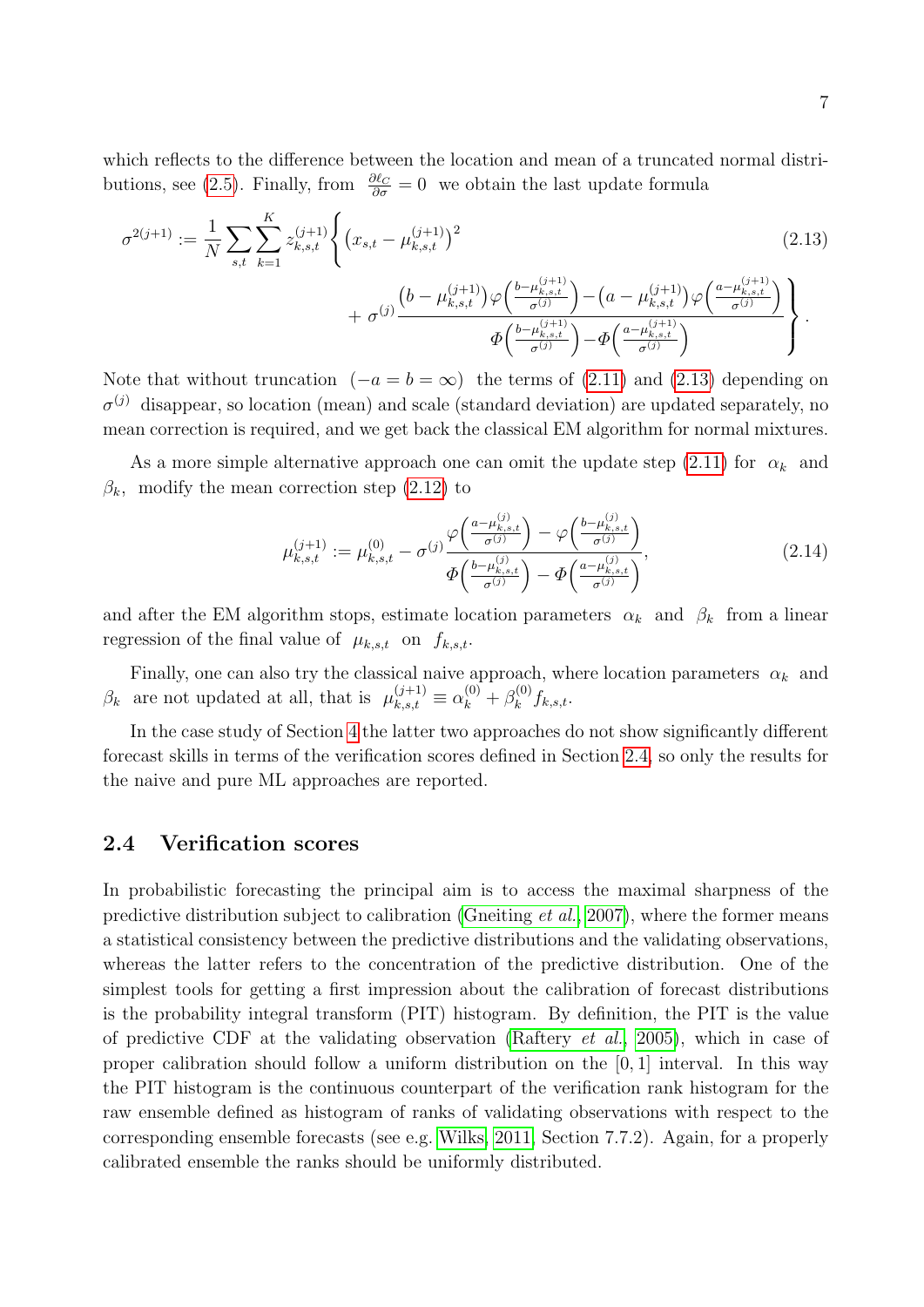Predictive performance can be quantified with the help of scoring rules, which are loss functions assigning numerical values to pairs of forecasts and observations. In hydrology and atmospheric sciences one of the most popular scoring rules is the continuous ranked probability score (CRPS; [Gneiting and Raftery, 2007;](#page-16-9) [Wilks, 2011\)](#page-18-8), as it assesses calibration and sharpness simultaneously. For a (predictive) CDF  $F(y)$  and real value (observation) x the CRPS is defined as

<span id="page-7-0"></span>CRPS 
$$
(F, x) := \int_{-\infty}^{\infty} (F(y) - 1_{\{y \ge x\}})^2 dy = \int_{-\infty}^{x} F^2(y) dy + \int_{x}^{\infty} (1 - F(y))^2 dy
$$
 (2.15)  

$$
= \mathsf{E}|X - x| - \frac{1}{2} \mathsf{E}|X - X'|,
$$

where  $\mathbb{1}_H$  denotes the indicator of a set H, whereas X and X' are independent random variables with CDF  $F$  and finite first moment. CRPS is a negatively oriented proper scoring rule [\(Gneiting and Raftery, 2007\)](#page-16-9), that is the smaller the better, and the right-hand side of [\(2.15\)](#page-7-0) shows that it can be expressed in the same unit as the observation. For truncated normal distribution the CRPS has a simple closed form (see e.g. the R package scoring Rules; [Jordan](#page-16-10) *et al.*, [2017\)](#page-16-10), whereas for the truncated normal mixture  $(2.6)$  the second integral expression in the definition [\(2.15\)](#page-7-0) should be evaluated numerically. Moreover, in our case study each calibration approach provides a predictive CDF  $\overline{F}$  for the Box-Cox transformed water level  $X \in [a, b]$ . Thus, the CRPS corresponding to the predictive CDF  $G(y) := F(h_{\lambda}(y))$  of the original water level  $Y = h_{\lambda}^{-1}$  $_{\lambda}^{-1}(X) \in [h_{\lambda}^{-1}]$  $\lambda^{-1}(a), h_{\lambda}^{-1}(b)$  and a real value  $y$  equals

<span id="page-7-1"></span>CRPS 
$$
(G, y) = \int_{h_{\lambda}^{-1}(a)}^{y} F^2(h_{\lambda}(u)) du + \int_{y}^{h_{\lambda}^{-1}(b)} \left(1 - F(h_{\lambda}(u))\right)^2 du,
$$
 (2.16)

which integral should again be approximated numerically. Further, in order to get the CRPS of the raw ensemble, the predictive CDF should be replaced by the empirical one.

One can quantify the improvement in CRPS with respect to a reference predictive distribution  $F_{ref}$  with the help of the continuous ranked probability skill score (CRPSS; [Murphy,](#page-17-10) [1973;](#page-17-10) [Gneiting and Raftery, 2007\)](#page-16-9), defined as

$$
CRPSS (F, x; F_{ref}) := 1 - \frac{CRPS (F, x)}{CRPS (F_{ref}, x)}.
$$

In contrast to the CRPS the CRPSS is positively oriented, that is the larger the better, and in our case study we consider the raw ensemble as a reference.

Calibration and sharpness of a predictive distribution can also be investigated using the coverage and average width of the  $(1 - \alpha)100\%$ ,  $\alpha \in (0, 1)$ , central prediction interval, respectively. As coverage we consider the proportion of validating observations located between the lower and upper  $\alpha/2$  quantiles of the predictive CDF, and level  $\alpha$  should be chosen to match the nominal coverage of the raw ensemble, that is  $(K-1)/(K+1)100\%$ ,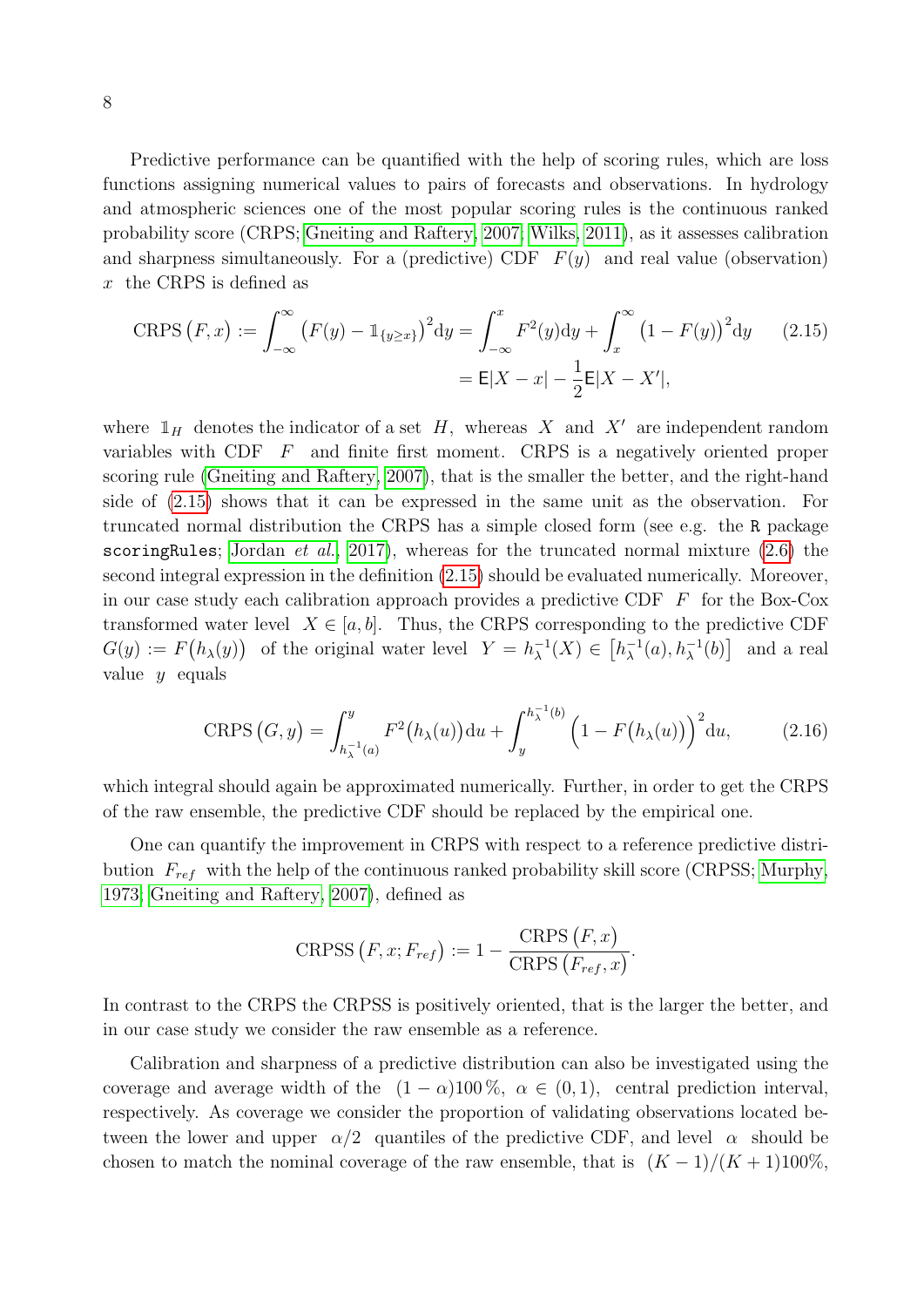where  $K$  is the ensemble size. As the coverage of a calibrated predictive distribution should be around  $(1-\alpha)100\%$ , such a choice of  $\alpha$  allows direct comparison with the raw ensemble.

Further, as point forecasts we consider the medians of the predictive distributions and the raw ensemble, that are evaluated with the help of mean absolute errors (MAEs).

Finally, as suggested by [Gneiting and Ranjan](#page-16-11) [\(2011\)](#page-16-11), statistical significance of the differences between the verification scores is assessed by utilizing the Diebold-Mariano (DM; [Diebold and Mariano, 1995\)](#page-16-12) test, which allows accounting for the temporal dependencies in the forecast errors.

#### <span id="page-8-2"></span>2.5 Truncated normal EMOS model

As a reference post-processing method for calibration of Box-Cox transformed ensemble forecasts for water levels we consider the truncated normal EMOS model of [Hemri and](#page-16-2) [Klein](#page-16-2) [\(2017\)](#page-16-2). In this approach the predictive distribution is a single doubly truncated normal distribution  $\mathcal{N}_a^b(\mu, \sigma^2)$  defined by [\(2.4\)](#page-3-1), and the ensemble members are just linked to the location  $\mu$  and scale  $\sigma$  via equations

<span id="page-8-1"></span>
$$
\mu = a_0 + a_1 f_1 + \dots + a_K f_K
$$
 and  $\sigma^2 = b_0 + b_1 S^2$ , (2.17)

where  $S<sup>2</sup>$  denotes the variance of the transformed ensemble. In case of existence of groups of exchangeable ensemble members the equation for the location in [\(2.17\)](#page-8-1) is replaced by

<span id="page-8-3"></span>
$$
\mu = a_0 + a_1 \overline{f}_1 + \dots + a_K \overline{f}_K,\tag{2.18}
$$

where  $f_k$  denotes the mean value of the kth group. According to the optimum score estimation principle of [Gneiting and Raftery](#page-16-9) [\(2007\)](#page-16-9), location parameters  $a_0, a_1, \ldots, a_K \in \mathbb{R}$ and scale parameters  $b_0, b_1 \geq 0$  are estimated from the training data by optimizing a proper verification score, which is usually the CRPS defined by [\(2.15\)](#page-7-0).

### <span id="page-8-0"></span>3 Data

BMA and EMOS calibration approaches are tested on ensemble forecasts for water level (cm) at gauge Kaub of river Rhine (546 km) for the eight year period 1 January 2008 – 31 December 2015 with lead times from 1 h to 120 h with a time step of 1 h and the corresponding validating observations. The minimum and maximum recorded water levels at this particular gauge are 35 cm and 825 cm, respectively. Our 79 member multimodel water level ensemble is obtained by plugging the ECMWF high resolution (HRES) forecasts, the 51 member ECMWF forecasts (EPS) [\(Molteni](#page-17-6) et al., [1996;](#page-17-6) [Leutbecher and Palmer, 2008\)](#page-17-7), the 16 member COSMO LEPS forecasts of the limited-area ensemble prediction system of the consortium for small-scale modeling [\(Montani](#page-17-11) et al., [2011\)](#page-17-11) and the 11 member NCEP GEFS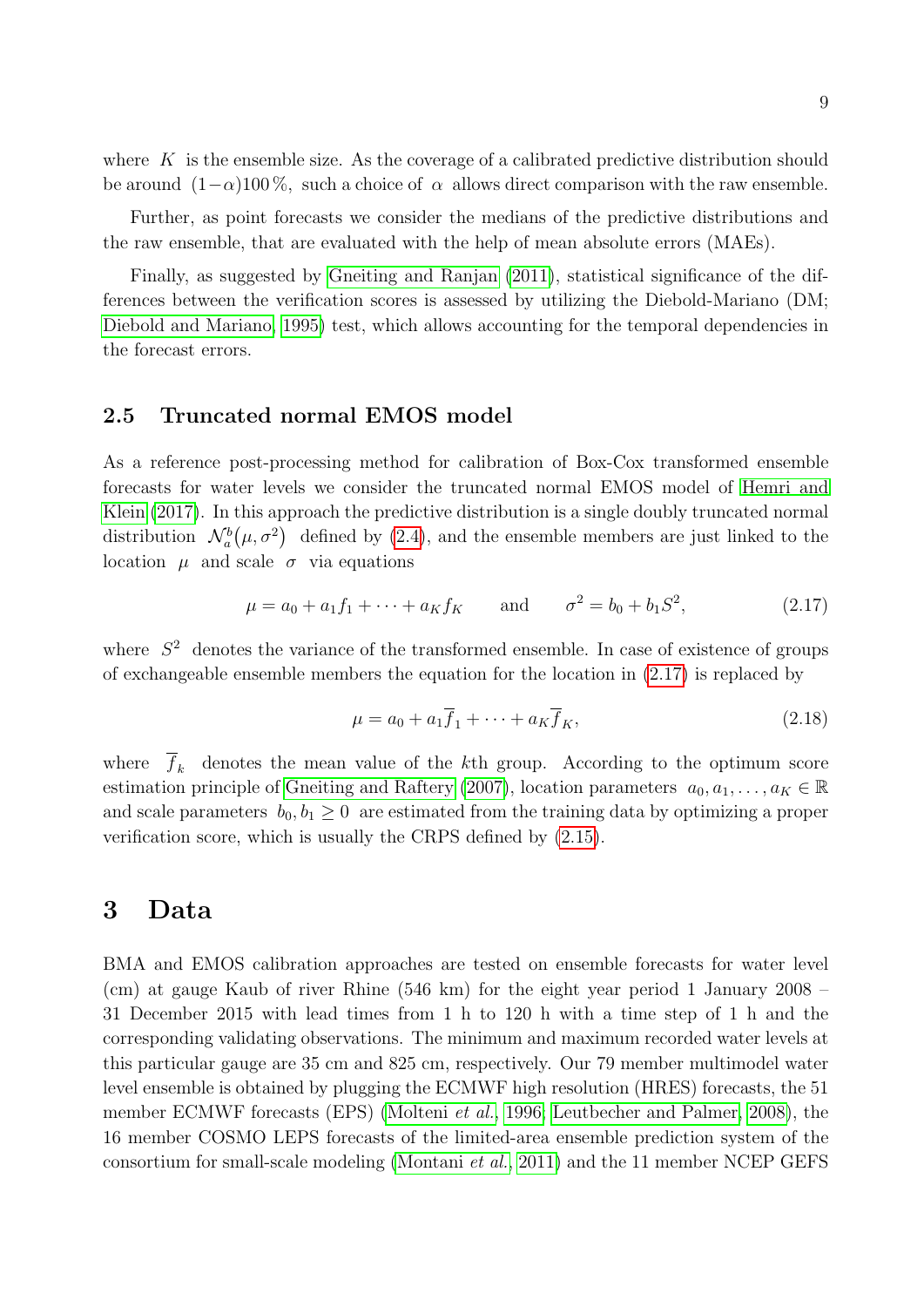

<span id="page-9-1"></span>Figure 1: Box-Cox transformation parameter  $\lambda$  as function of the lead time.

forecasts of the reforecast version 2 of the global ensemble forecast system of the National Center for Environmental Prediction [\(Hamill](#page-16-13) et al., [2013\)](#page-16-13) for there relevant weather variables into the hydrological model HBV-96 (Lindström *et al.*, [1997\)](#page-17-12), which is run at the German Federal Institute of Hydrology (BfG) for operational runoff forecasting. The runoff forecasts are then converted into water level forecasts for the navigation-relevant gauges, including gauge Kaub, using a hydrodynamic model. All ensemble forecast are initialized at 6 UTC. We remark that the data set at hand is part of the data studied in [Hemri and Klein](#page-16-2)  $(2017)$ , where we refer to for further details on the data.

# <span id="page-9-0"></span>4 Results

As mentioned in Sections [2.2](#page-3-3) and [2.5,](#page-8-2) BMA and EMOS post-processing is applied for modelling Box-Cox transformed water levels. Each lead time has an individual Box-Cox parameter  $\lambda$  (see Figure [1\)](#page-9-1) providing the best fit to a normal distribution [\(Hemri](#page-16-1) *et al.*, [2015;](#page-16-1) [Hemri and Klein, 2017\)](#page-16-2) and obviously, for a given lead time the same coefficient is applied both for the forecasts and observations.

Similar to [Hemri and Klein](#page-16-2) [\(2017\)](#page-16-2) we assume that water levels are in the interval spanned by half of the minimum and double of the maximum recorded water level, i.e. they are between 17.5 cm and 1650 cm, so the Box-Cox transforms of these values serve as lower and upper bounds for the truncated normal distribution used both in BMA and EMOS modelling.

The generation of the hydrological ensemble forecast described in Section [3](#page-8-0) induces a natural grouping of the ensemble members. One contains just the forecast based on the ECMWF HRES, the other 51 member group corresponds to the ECMWF EPS, whereas forecasts based on COSMO LEPS and NCEP GEFS ensemble weather forecasts form two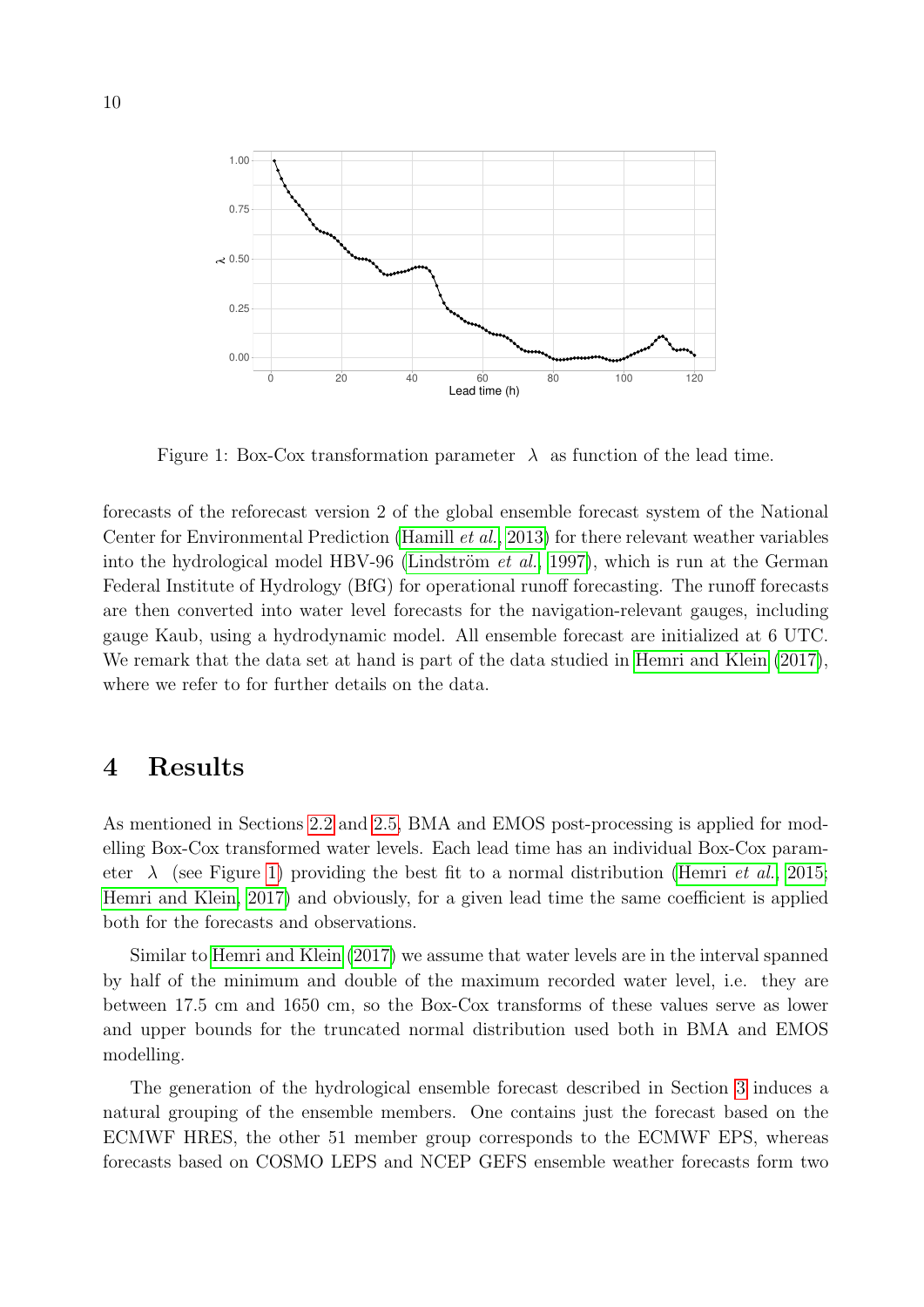

<span id="page-10-0"></span>Figure 2: Mean CRPS values (a) and CRPSS with respect to the raw ensemble (b); pvalues of DM tests for equality of mean CRPS of the two BMA approaches (c) and of all models compared to EMOS (d). Horizontal dotted lines of (c) and (d) indicate a  $5\%$  level of significance.

other groups of sizes 16 and 11, respectively. Hence, Box-Cox transformed water level forecasts are calibrated using the truncated normal BMA model for exchangeable ensemble members specified by [\(2.2\)](#page-3-0) and [\(2.4\)](#page-3-1) and truncated normal EMOS given by [\(2.17\)](#page-8-1) and [\(2.18\)](#page-8-3) with  $K = 4$  and  $M_1 = 1$ ,  $M_2 = 51$ ,  $M_3 = 16$ ,  $M_4 = 11$ . This means that for BMA modelling 12, whereas for finding the EMOS predictive distribution 7 free parameters have to be estimated. To ensure a reasonably stable parameter estimation we use a rolling training period of length 100 days and consider one day ahead calibration for all lead times. Thus, BMA and EMOS models are verified on the period 10 April 2008 – 31 December 2015 (2822 calendar days).

While BMA and EMOS models are fit to Box-Cox transformed values, to ensure comparability we provide verification scores for the original forecasts and observations. This means that for quantile based scores (MAE, coverage, average width) before evaluating the score the inverse Box-Cox transformation is applied to the appropriate quantiles of the predictive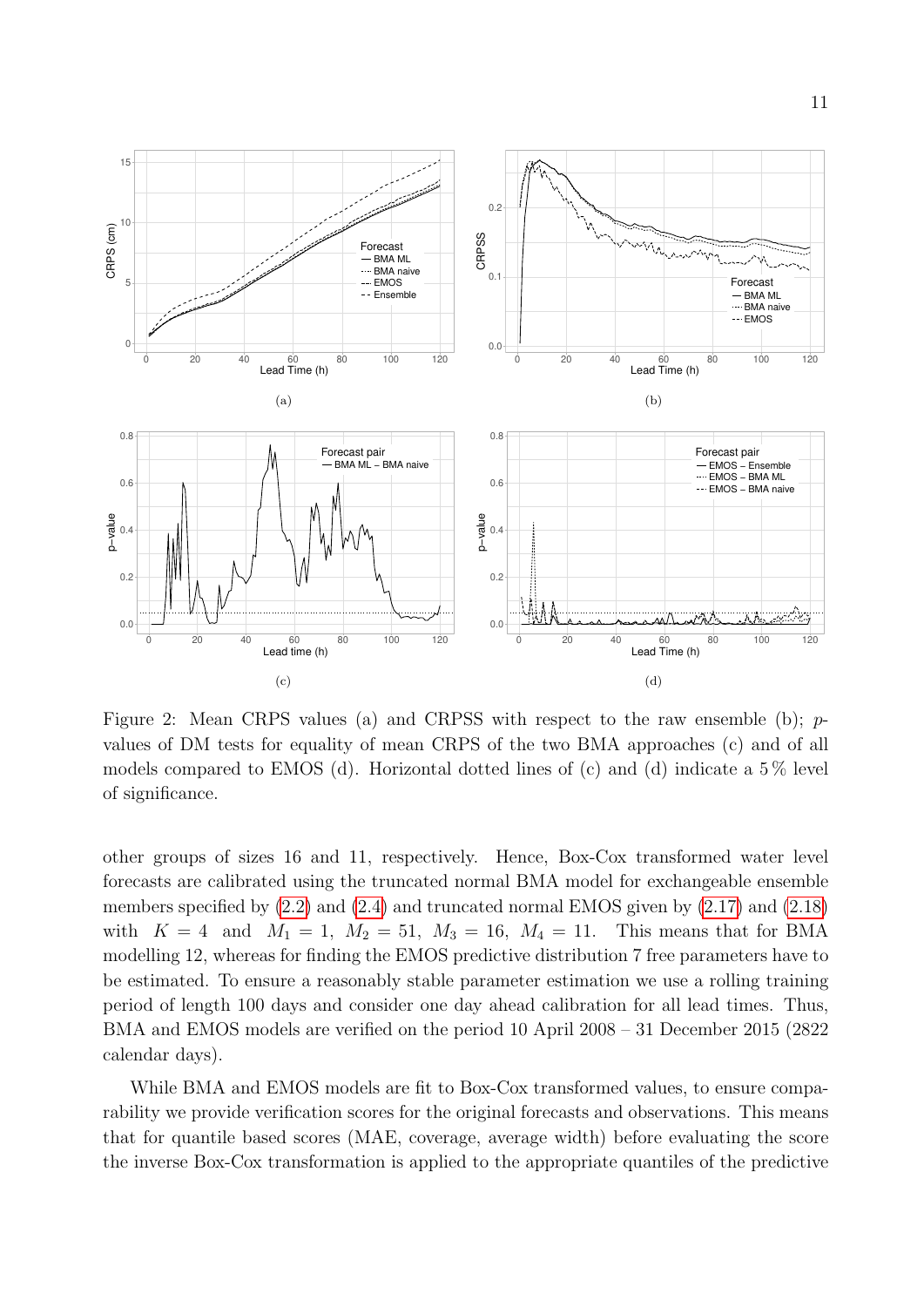

<span id="page-11-0"></span>Figure 3: Difference in MAE values from the raw ensemble (a) and p-values of DM tests for equality of MAE of the various post-processing approaches (b). Horizontal dotted lines indicate the reference raw ensemble (a) and a  $5\%$  level of significance (b).

distribution, whereas CRPS is calculated with the help of [\(2.16\)](#page-7-1).

In Figure [2a](#page-10-0) the mean CRPS values of the different post-processing approaches and the raw ensemble are plotted as functions of the lead time. Note that compared to the raw ensemble all calibration approaches reduce the mean CRPS and the gap increases together with the lead time. The differences between the forecast skills are more pronounced in Figure [2b](#page-10-0) showing the CRPSS values with respect to the raw ensemble forecast. Note that all three presented methods have their maximal skill score at hour 9, for shorter lead times the increase is very fast and naive BMA shows the best predictive performance, whereas for longer lead times the pure ML BMA starts dominating. Obviously, larger lead times also result in larger forecast uncertainty which should be taken into account when one compares predictive performance. According to the results of DM tests for equal predictive performance naive BMA significantly outperforms the raw ensemble for all lead times and the same holds for the pure ML BMA except hour 1. In general, in terms of the mean CRPS the two BMA approaches differ significantly mainly for very short and long lead times, as can be observed on the graph of p-values displayed in Figure [2c](#page-10-0). EMOS also significantly outperforms the raw ensemble for all lead times, and except for the first couple of hours underperforms the BMA approaches, as depicted in Figure [2d](#page-10-0).

There is much less variety in the performance of BMA and EMOS calibrated medians in terms of the MAE. According to Figure [3a](#page-11-0) showing the difference in MAE with respect to the raw ensemble the pure ML BMA has the best forecast skill, however, even this approach underperforms the raw ensemble till hour 70. Note that DM tests for equality of MAE values indicate that all differences plotted in Figure [3a](#page-11-0) are significant, which will definitely not be the case if we compare the performance of the three post-processing methods, see the p-values of Figure [3b](#page-11-0).

The positive effect of post-processing on calibration can be clearly observed on Figure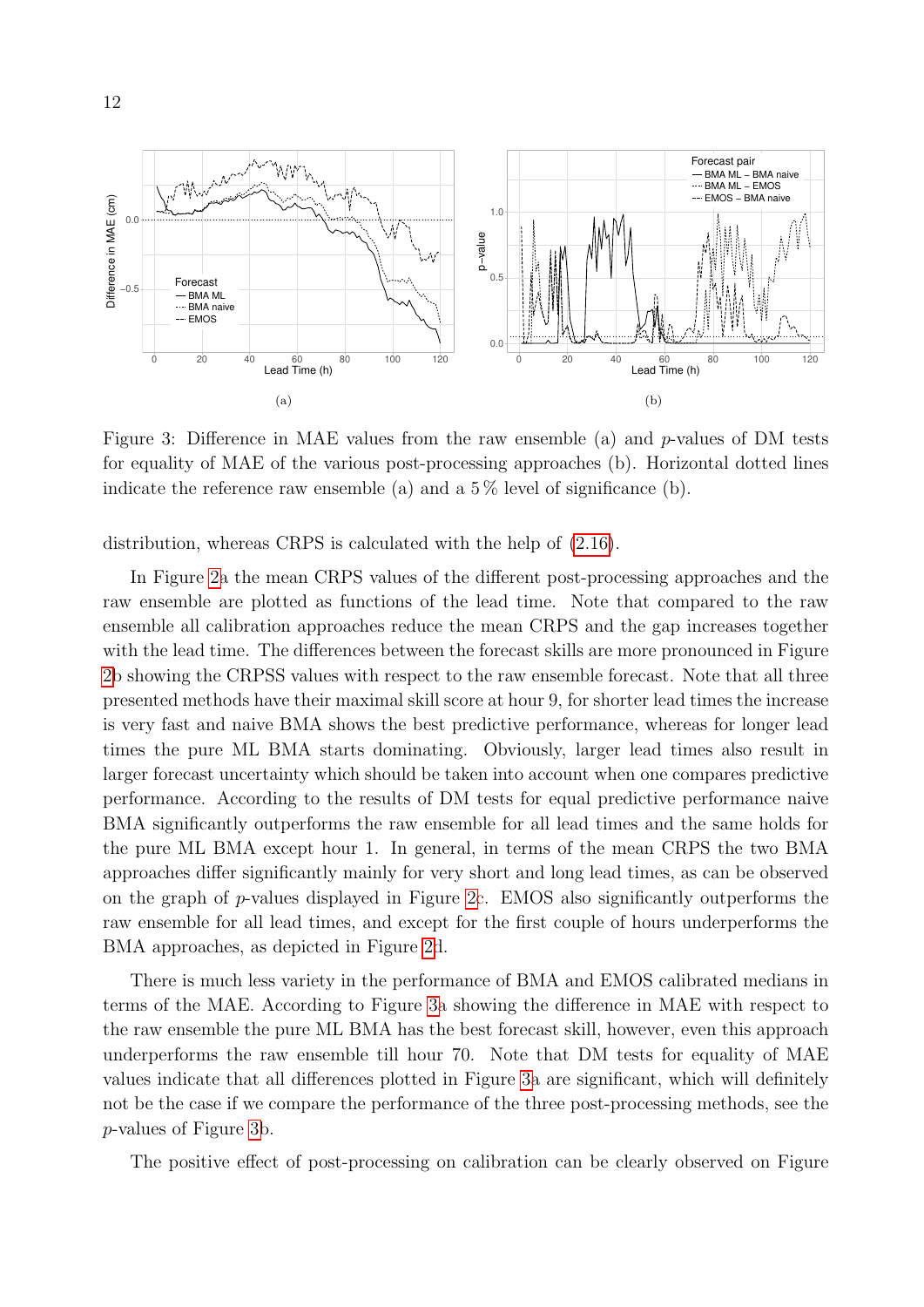

<span id="page-12-1"></span>Figure 4: Coverage (a) and average width (b) of nominal 97.5 % central prediction intervals.

[4a](#page-12-1) showing the coverages of nominal 97.5 % central prediction intervals as functions of the lead time. All post-processing approaches for all lead times result in almost perfect coverage, whereas the coverage of the raw ensemble is much lover and strongly depends on the lead time. The coverage values of the two BMA approaches are almost identical and after hour 4 they are closer to the nominal value than those of the EMOS. Finally, as depicted in Figure [4b](#page-12-1), the raw ensemble produces the sharpest forecasts for all lead times, however, at the cost of being uncalibrated. This is fully in line with the verification rank histograms of the raw ensemble and PIT histograms of post-processed forecasts for lead times 24, 72 and 120 hours plotted in Figure [5.](#page-13-0) All verification rank histograms are strongly U-shaped (and the same holds for other lead times, not reported), indicating that the raw ensemble is strongly underdispersive and requires post-processing. BMA and EMOS approaches significantly improve the statistical calibration of the forecast and result in more uniform PIT histograms, although for hour 120 naive BMA and EMOS still show a slight underdispersion. The Kolmogorov-Smirnov test accepts at a 5 % level the uniformity of the PIT values of pure ML BMA, naive BMA and EMOS for only 9 (5, 6, 7, 14, 17, 72, 75, 77, 79 h), 6 (4, 5, 6, 7, 14, 17 h) and 4 (5, 6, 7, 9 h) different lead times, respectively, however, this might be a consequence of the large sample size resulting in numerical problems (see e.g. [Baran and Lerch, 2015\)](#page-15-4). Thus, in order to get a better quantification of the differences in calibration, the mean p-values of 1000 random samples of PITs of sizes 1000 each, are calculated and plotted in Figure [6.](#page-14-0) The corresponding points at lead times 24, 72 and 120 hours nicely reflect the shapes of the PIT histograms of Figure [5](#page-13-0) and clearly show the advantage of pure ML BMA post-processing.

### <span id="page-12-0"></span>5 Conclusions

We introduce a new BMA model for calibrating Box-Cox transformed hydrological ensemble forecasts for water level, providing a predictive distribution which is a weighted mixture of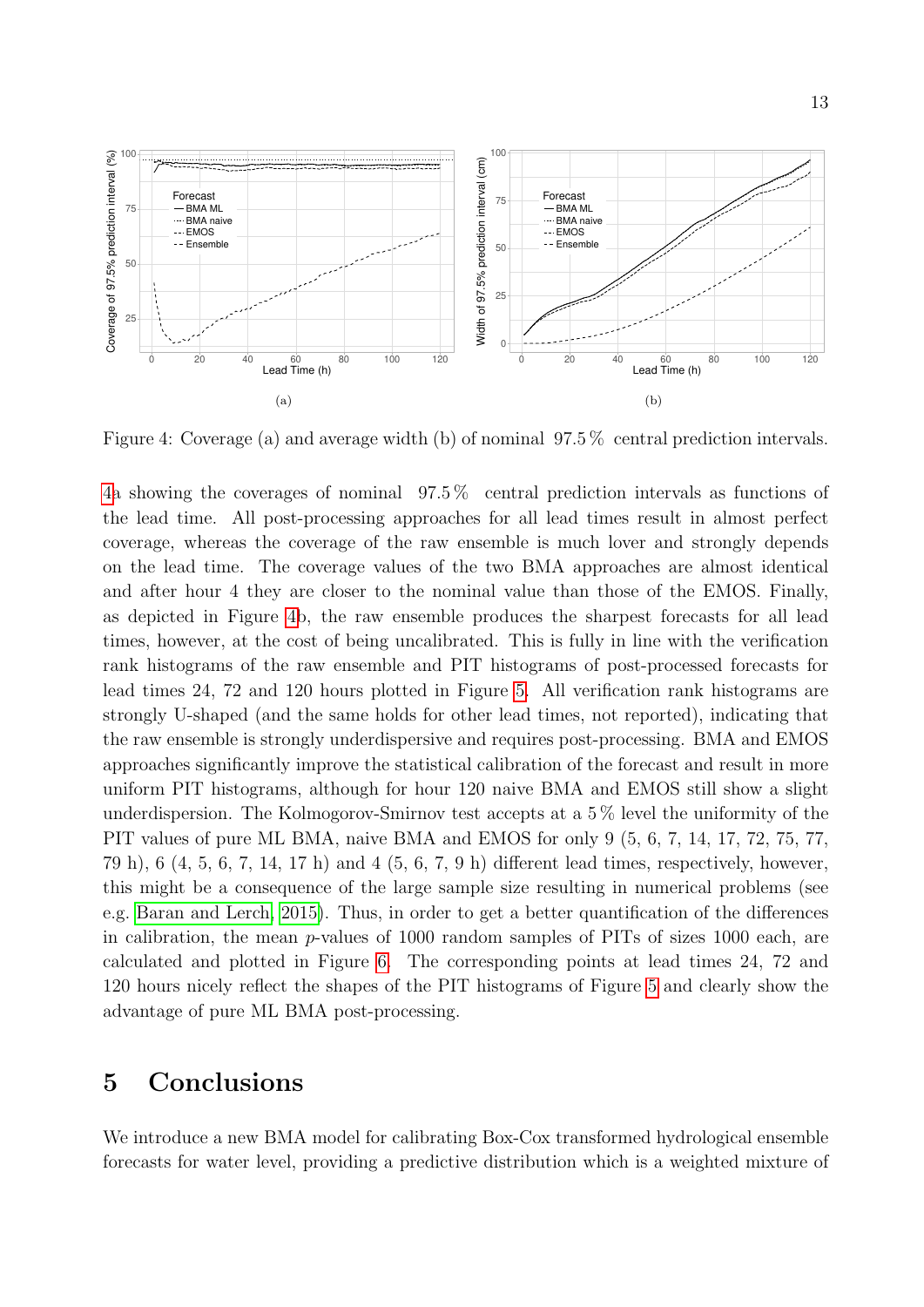

<span id="page-13-0"></span>Figure 5: Verification rank histogram of the raw ensemble and PIT histograms of the BMA and EMOS post-processed forecasts for lead times 24, 72 and 120 hours.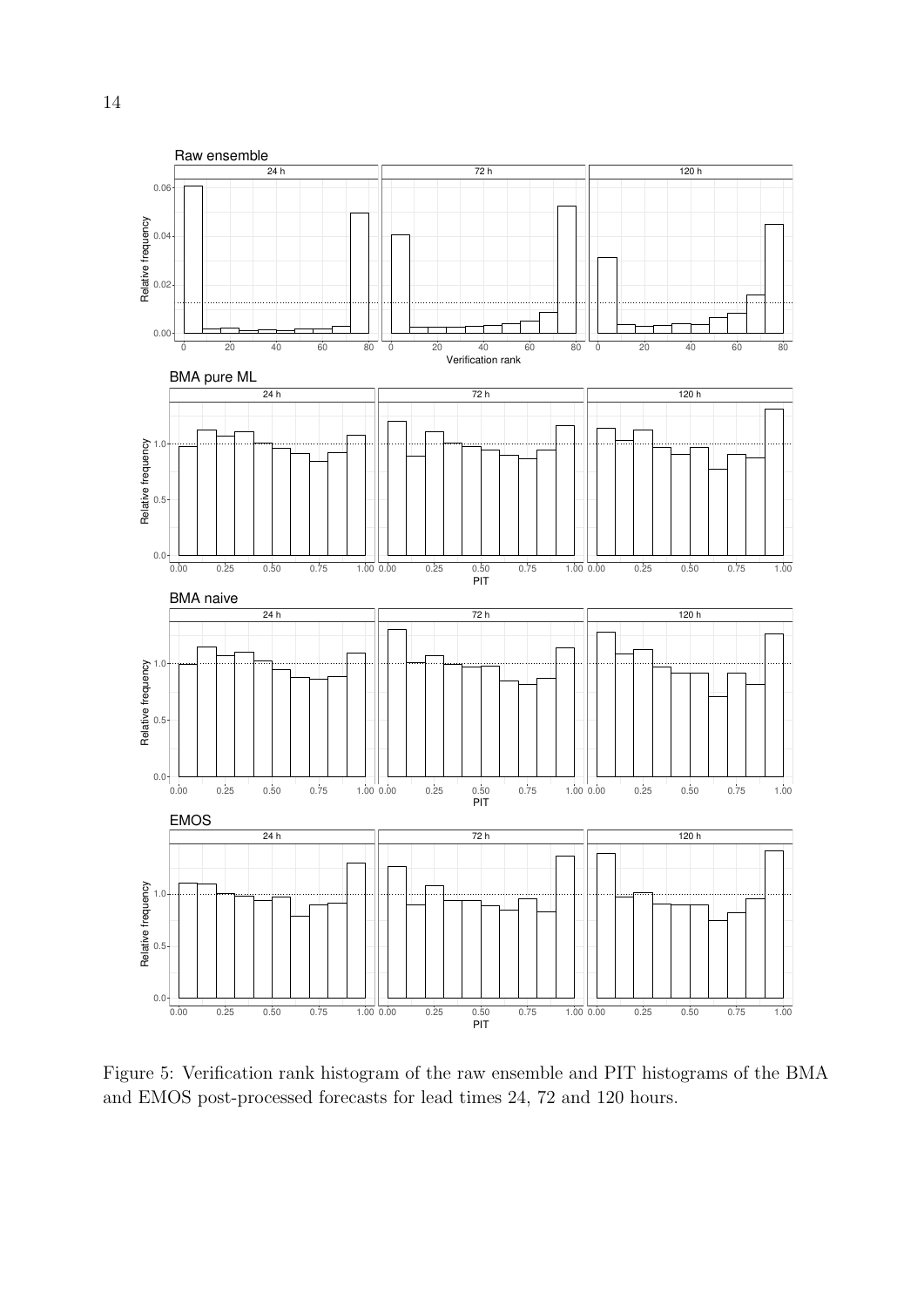

<span id="page-14-0"></span>Figure 6: p-values of Kolmogorov-Smirnov tests for uniformity of PIT values. Average of 1000 random samples of sizes 1000 each.

doubly truncated normal distributions. The model with three different parameter estimation approaches is tested on the 79 member ensemble forecast of BfG for water level at gauge Kaub of river Rhine for 120 different lead times. Using the CRPS of probabilistic and MAE of median forecasts and coverage and average width of nominal central prediction intervals as verification measures, the forecast skill of the BMA model is compared to that of the state of the art EMOS model of [Hemri and Klein](#page-16-2) [\(2017\)](#page-16-2) and the raw ensemble.

Based on the results of the presented case study one can conclude that compared with the raw ensemble, post-processing always improves the calibration of probabilistic and accuracy of point forecasts. Further, BMA model utilizing pure ML for parameter estimation has the best predictive performance and, except very short lead times, the BMA approach significantly outperforms the EMOS calibration. A direct comparison of the CRPSS values obtained in this case study with those shown in Figure 4a of [Hemri and Klein](#page-16-2) [\(2017\)](#page-16-2) reveals that – at least in the case of EMOS – seasonal and analog based training periods considerably outperform the rolling window training periods used in this study. Hence, though out-of-scope of this study, a thorough comparison of the gains in forecast skill and the (computational) costs of using a more complex post-processing method, e.g. BMA instead of EMOS with the gains and costs of using a more complex selection of the training periods, e.g. seasonal and analog based training periods for forecasts of water level, would be beneficial.

Further, following the ideas of [Hemri](#page-16-1) et al. [\(2015\)](#page-16-1) one can combine the BMA calibrated forecasts corresponding to different lead times into temporally coherent multivariate predictions with the help of state of the art techniques such as e.g. the ensemble copula coupling [\(Schefzik](#page-17-13) et al., [2013\)](#page-17-13) or the Gaussian copula approach [\(Pinson and Girard, 2012\)](#page-17-14), however, these studies are also beyond the scope of the present paper.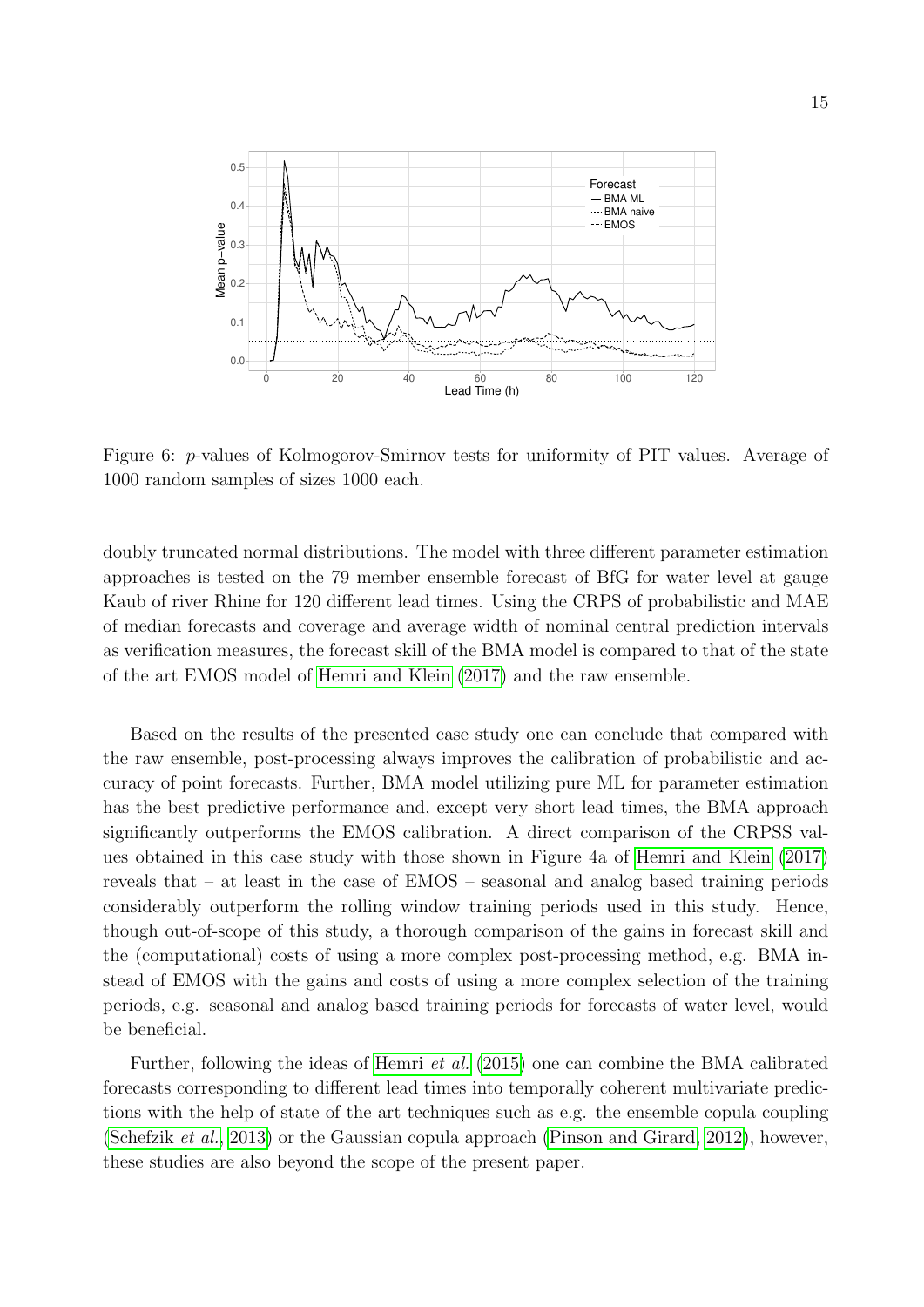Acknowledgments. The authors are grateful to the German Federal Office of Hydrology (BfG), and in particular Bastian Klein, for providing the data. The authors also thank Tilmann Gneiting for valuable comments and suggestions. Essential part of this work was made during the visit of Sandor Baran at the Heidelberg Institute of Theoretical Studies in the framework of the visiting scientist program. Sandor Baran was also supported by the János Bolyai Research Scholarship of the Hungarian Academy of Sciences and the National Research, Development and Innovation Office under Grant No. NN125679. He is grateful to Sebastian Lerch for his useful suggestions, remarks and helps with the EMOS code. Sándor Baran and Stephan Hemri also acknowledge the support of the Deutsche Forschungsgemeinschaft (DFG) Grant No. MO 3394/1-1 "Statistical postprocessing of ensemble forecasts for various weather quantities".

# References

- <span id="page-15-6"></span>Baran, S. (2014) Probabilistic wind speed forecasting using Bayesian model averaging with truncated normal components. Comput. Stat. Data. Anal. 75, 227–238.
- <span id="page-15-4"></span>Baran, S. and Lerch, S. (2015) Log-normal distribution based EMOS models for probabilistic wind speed forecasting. Q. J. R. Meteorol. Soc. 141, 2289–2299.
- <span id="page-15-5"></span>Baran, S. and Nemoda, D. (2016) Censored and shifted gamma distribution based EMOS model for probabilistic quantitative precipitation forecasting. Environmetrics 27, 280–292.
- <span id="page-15-2"></span>Bougeault, P., Toth, Z., Bishop, C., Brown, B., Burridge, D., Chen, D. H., Ebert, B., Fuentes, M., Hamill, T. M., Mylne, K., Nicolau, J., Paccagnella, T., Park, Y.-Y., Parsons, D., Raoult, B., Schuster, D., Dias, P. S., Swinbank, R., Takeuchi, Y., Tennant, W., Wilson, L. and Worley, S. (2010) The THORPEX interactive grand global ensemble. B. Am. Meteorol. Soc. 91, 1059–1072.
- <span id="page-15-3"></span>Buizza, R. (2018) Ensemble forecasting and the need for calibration. In Wannitsem, S., Wilks, D. S., Messner, J. W. (eds.), *Statistical Postprocessing of Ensemble Forecasts*, Elsevier, 2018, pp. 15–48.
- <span id="page-15-1"></span>Buizza, R., Houtekamer, P. L., Toth, Z., Pellerin, G., Wei, M. and Zhu, Y. (2005) A comparison of the ECMWF, MSC, and NCEP global ensemble prediction systems. Mon. Wea. Rev. 133, 1076–1097.
- <span id="page-15-0"></span>Cloke, H. L. and Pappenberger, F. (2009) Ensemble flood forecasting: A review. Journ. of Hydrol. 375, 613–626.
- <span id="page-15-7"></span>Dempster, A. P., Laird, N. M. and Rubin, D. B. (1977) Maximum likelihood from incomplete data via the EM algorithm. J. Roy. Statist. Soc. Ser. B 39, 1–39.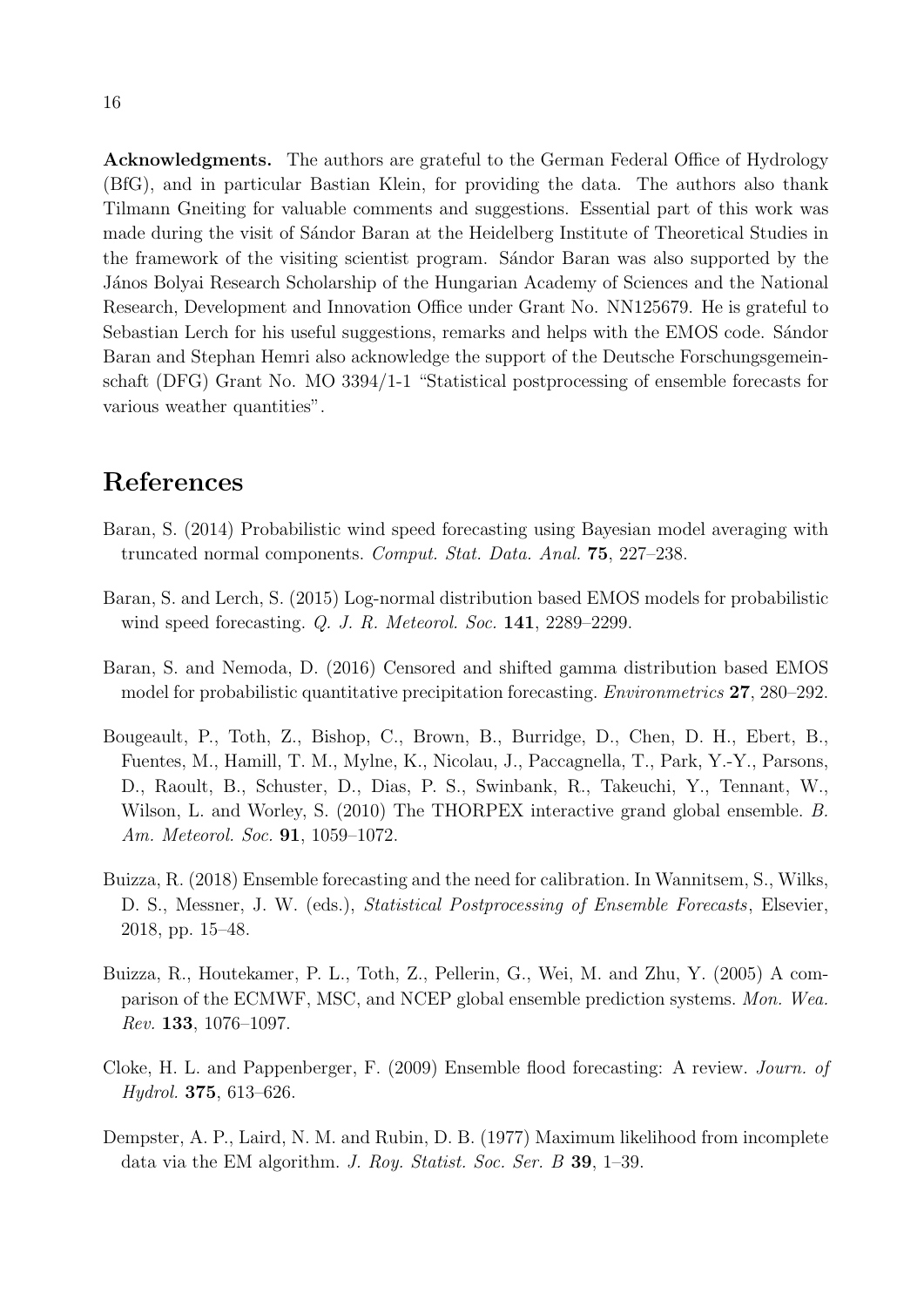- <span id="page-16-12"></span>Diebold, F. X. and Mariano, R. S. (1995) Comparing predictive accuracy. J. Bus. Econ. Stat. 13, 253–263.
- <span id="page-16-3"></span>Duan, Q., Ajami, N. K., Gao, X. and Sorooshian, S. (2007) Multi-model ensemble hydrologic prediction using Bayesian model averaging. Adv. Water Resour. 30, 1371–1386.
- <span id="page-16-6"></span>Fraley, C., Raftery, A. E. and Gneiting, T. (2010) Calibrating multimodel forecast ensembles with exchangeable and missing members using Bayesian model averaging. Mon. Wea. Rev. 138, 190–202.
- <span id="page-16-8"></span>Gneiting, T., Balabdaoui, F. and Raftery, A. E. (2007) Probabilistic forecasts, calibration and sharpness. J. Roy. Stat. Soc. B. 69, 243–268.
- <span id="page-16-9"></span>Gneiting, T. and Raftery, A. E. (2007) Strictly proper scoring rules, prediction and estimation. J. Amer. Statist. Assoc. 102, 359–378.
- <span id="page-16-0"></span>Gneiting, T., Raftery, A. E., Westveld, A. H. and Goldman, T. (2005) Calibrated probabilistic forecasting using ensemble model output statistics and minimum CRPS estimation. Mon. Weather Rev. 133, 1098–1118.
- <span id="page-16-11"></span>Gneiting, T. and Ranjan, R. (2011) Comparing density forecasts using threshold- and quantile-weighted scoring rules. J. Bus. Econ. Stat. 29, 411–422.
- <span id="page-16-13"></span>Hamill, T. M., Bates, G. T., Whitaker, J. S., Murray, D. R., Fiorino, M., Galarneau, T. J., Zhu, Y. and Lapenta, W. (2013) NOAAs second-generation global medium-range ensemble reforecast dataset. Bull. Am. Meteorol. Soc. 94, 1553–1565.
- <span id="page-16-4"></span>Hemri, S., Fundel, M. and Zappa, M. (2013) Simultaneous calibration of ensemble river flow predictions over an entire range of lead times. Water Resour. Res. 49, 6744–6755.
- <span id="page-16-7"></span>Hemri, S., Lisniak, D. and Klein, B. (2014) Ermittlung probabilistischer Abflussvorhersagen unter Berücksichtigung zensierter Daten.  $HyWa$  58, 84–94.
- <span id="page-16-1"></span>Hemri, S., Lisniak, D. and Klein, B. (2015) Multivariate postprocessing techniques for probabilistic hydrological forecasting. Water Resour. Res. 51, 7436–7451.
- <span id="page-16-2"></span>Hemri, S. and Klein, B. (2017) Analog based post-processing of navigation-related hydrological ensemble forecasts. Water Resour. Res. 53, 9059–9077.
- <span id="page-16-5"></span>Iversen, T., Deckmin, A., Santos, C., Sattler, K., Bremnes, J. B., Feddersen, H. and Frogner, I.-L. (2011) Evaluation of 'GLAMEPS' – a proposed multimodel EPS for short range forecasting. Tellus A 63, 513–530.
- <span id="page-16-10"></span>Jordan, A., Krüger, F. and Lerch, S. (2017) Evaluating probabilistic forecasts with the R package scoringRules.  $arXiv$  1709.04743. Available from [https://arxiv.org/abs/1709.](https://arxiv.org/abs/1709.04743) [04743](https://arxiv.org/abs/1709.04743) [Accessed on 19 July 2018].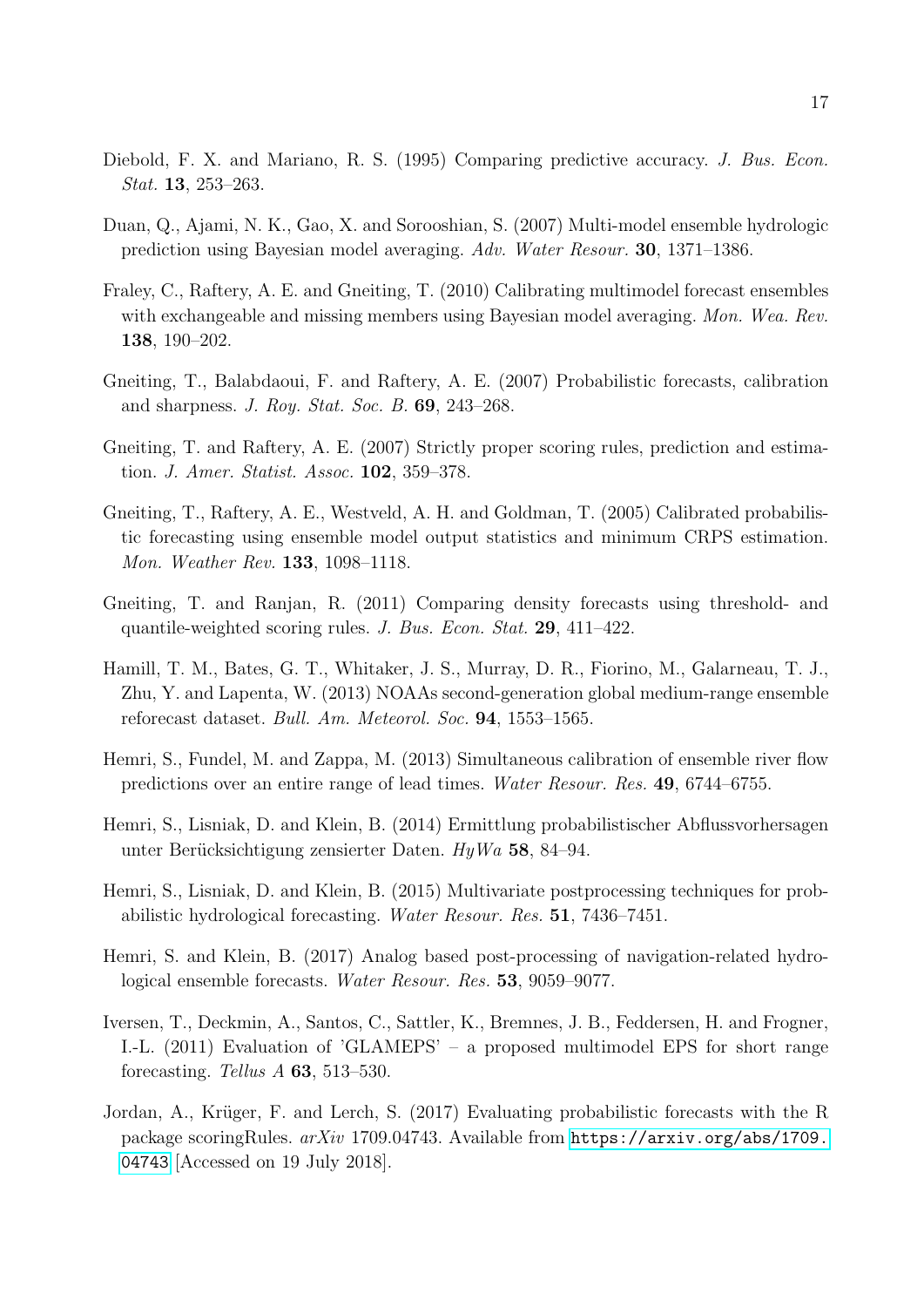- <span id="page-17-0"></span>Krzysztofowicz, R. (1999) Bayesian theory of probabilistic forecasting via deterministic hydrologic model. Water Resour. Res. 35, 2739–2750.
- <span id="page-17-12"></span>Lindström, G., Johansson, B., Persson, M., Gardelin, M. and Bergström, S. (1997) Development and test of the distributed HBV-96 hydrological model. J. Hydrol. 201, 272–288.
- <span id="page-17-9"></span>Lee, G and Scott, C. (2012) EM algorithms for multivariate Gaussian mixture models with truncated and censored data. Comput. Statist. Data Anal. 56, 2816–2829.
- <span id="page-17-4"></span>Lerch, S. and Thorarinsdottir, T. L. (2013) Comparison of non-homogeneous regression models for probabilistic wind speed forecasting. Tellus A 65, 21206.
- <span id="page-17-7"></span>Leutbecher, M. and Palmer, T. N. (2008) Ensemble forecasting. J. Comp. Phys. 227, 3515– 3539.
- <span id="page-17-8"></span>McLachlan, G. J. and Krishnan, T. (1997) The EM Algorithm and Extensions. Wiley, New York.
- <span id="page-17-6"></span>Molteni, F., Buizza, R. and Palmer, T. N. (1996) The ECMWF Ensemble Prediction System: Methodology and validation. Q. J. R. Meteorol. Soc. 122, 73–119.
- <span id="page-17-11"></span>Montani, A., Cesari, D., Marsigli, C. and Paccagnella, T. (2011). Seven years of activity in the field of mesoscale ensemble forecasting by the COSMO-LEPS system: Main achievements and open challenges. Tellus A 63, 605–624.
- <span id="page-17-10"></span>Murphy, A. H. (1973) Hedging and skill scores for probability forecasts. J. Appl. Meteorol. 12, 215–223.
- <span id="page-17-1"></span>Park, Y.-Y., Buizza, R. and Leutbecher, M. (2008) TIGGE: Preliminary results on comparing and combining ensembles. Q. J. R. Meteorol. Soc. 134, 2029–2050.
- <span id="page-17-14"></span>Pinson, P. and Girard, R. (2012) Evaluating the quality of scenarios of short-term wind power generation. Appl. Energy 96, 12–20.
- <span id="page-17-3"></span>Raftery, A. E., Gneiting, T., Balabdaoui, F. and Polakowski, M. (2005) Using Bayesian model averaging to calibrate forecast ensembles. Mon. Weather Rev. 133, 1155–1174.
- <span id="page-17-2"></span>Ruiz, J. J. and Saulo, C. (2012) How sensitive are probabilistic precipitation forecasts to the choice of calibration algorithms and the ensemble generation method? Part I: Sensitivity to calibration methods. Meteorol. Appl. 19, 302–313.
- <span id="page-17-13"></span>Schefzik, R., Thorarinsdottir, T. L. and Gneiting, T. (2013). Uncertainty quantification in complex simulation models using ensemble copula coupling. Stat. Sci. 28, 616–640.
- <span id="page-17-5"></span>Scheuerer, M. (2014) Probabilistic quantitative precipitation forecasting using ensemble model output statistics. Q. J. R. Meteorol. Soc. 140, 1086–1096.